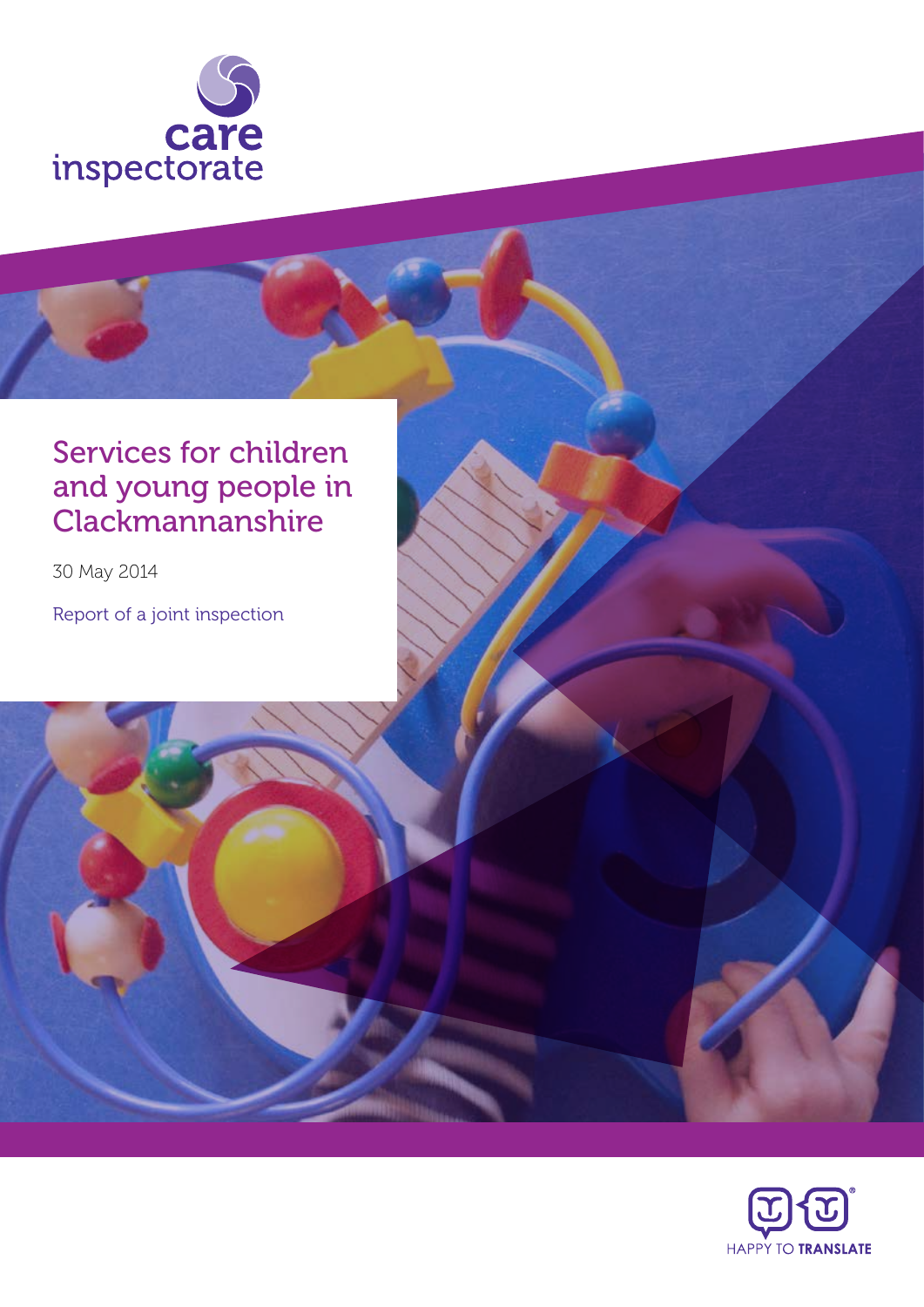### Services for children and young people in Clackmannanshire

30 May 2014 Report of a joint inspection

## **Contents**

| $\mathbf{1}$ .                          | Introduction                                                   | 3  |
|-----------------------------------------|----------------------------------------------------------------|----|
| 2.                                      | Background                                                     | 4  |
| 3.                                      | The Community Planning Partnership area                        | 5  |
| 4.                                      | Particular strengths that are making a difference to children, |    |
|                                         | young people and families                                      | 6  |
| 5.                                      | Areas where action is needed to improve the wellbeing of       |    |
|                                         | children, young people and families                            | 6  |
| 6.                                      | Examples of good practice                                      | 7  |
| 7.                                      | How well are the lives of children, young people and           |    |
|                                         | families improving?                                            | 8  |
| 8.                                      | How well are services working together to improve the lives of |    |
|                                         | children, young people and families?                           | 14 |
| 9.                                      | How good is the leadership and direction to improve            |    |
|                                         | services and achieve better outcomes for children              |    |
|                                         | and families?                                                  | 18 |
| 10.                                     | Conclusion and areas for improvement                           | 21 |
|                                         | 11. What happens next?                                         | 22 |
|                                         |                                                                |    |
| Appendix 1. Indicators of quality<br>20 |                                                                |    |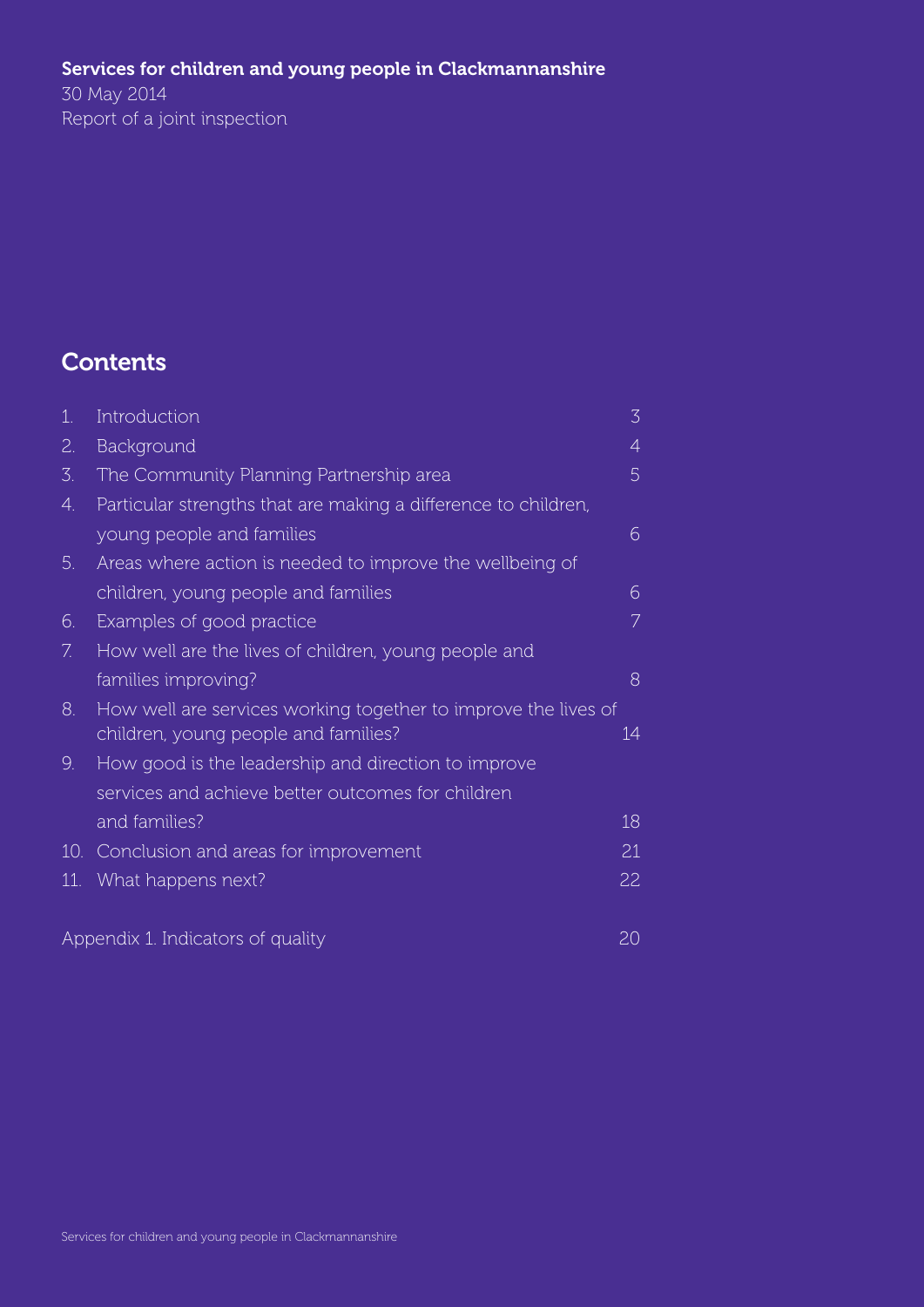

At the request of Scottish Ministers, the Care Inspectorate is leading joint inspections of services for children and young people across Scotland. When we say children and young people in this report we mean people under the age of 18 years or up to 21 years if they have been looked after.

These inspections look at the difference services are making to the lives of children, young people and families. They take account of the full range of work within a community planning partnership area including services provided by health visitors, school nurses, teachers, doctors, social workers, police officers, and the voluntary sector.

The inspection teams are made up of inspectors from the Care Inspectorate, Education Scotland, Healthcare Improvement Scotland and Her Majesty's Inspectorate of Constabulary for Scotland.

A draft framework of quality indicators was published by the Care Inspectorate in October 2012. The indicators in 'How well are we improving the lives of children, young people and families? A guide to evaluating services for children and young people using quality indicators' were used by the team of inspectors in their independent evaluation of the quality of services. We have reached evaluations for nine of these quality indicators which are set out in the table in Appendix 1.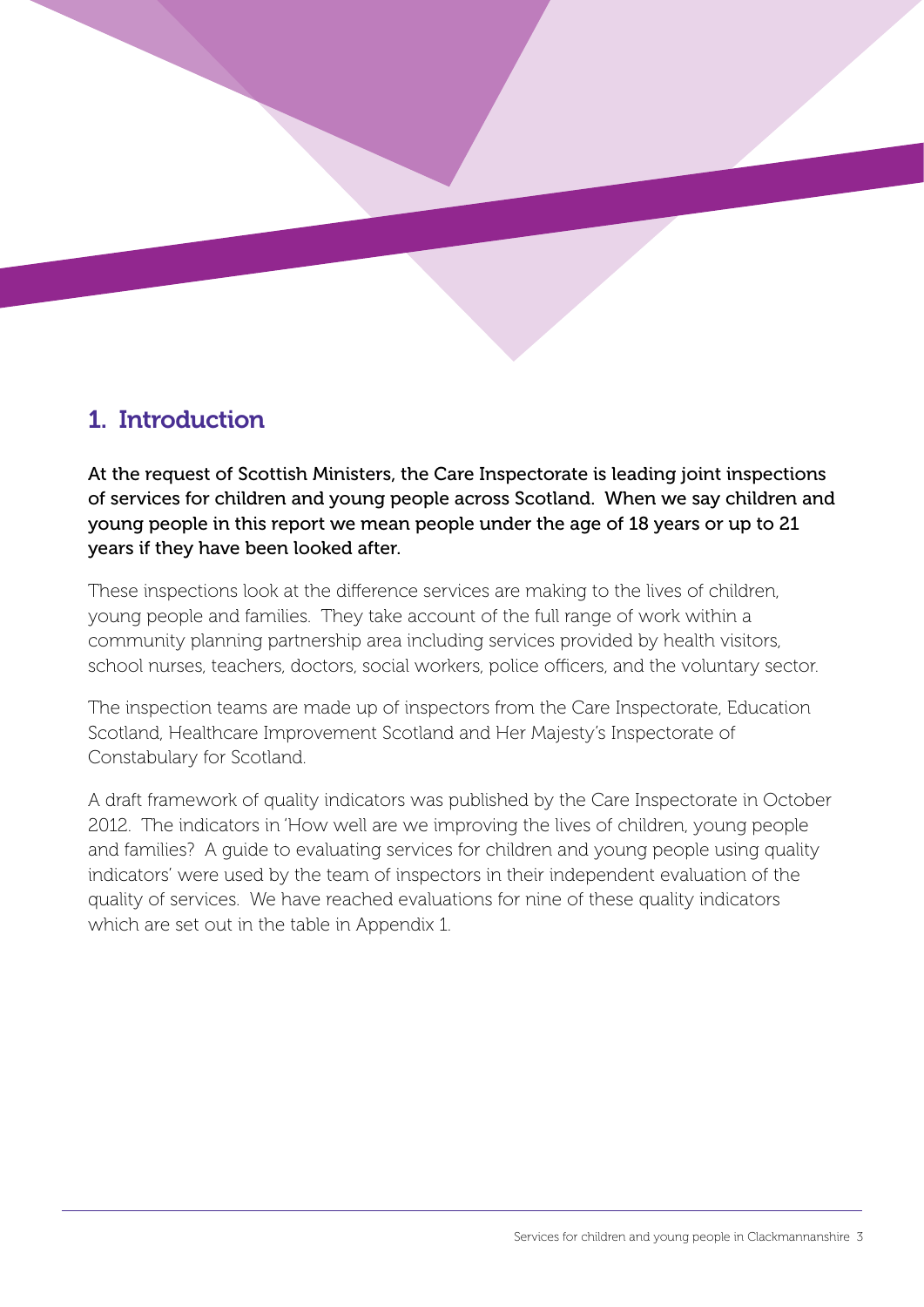## 2. Background

The joint inspection of services for children and young people in the Clackmannanshire **Community Planning Partnership area took** place between January and February 2014. Clackmannanshire and Stirling Councils have shared management arrangements for education and social work services. Responsibilities for police and health services rest within the Forth Valley Division of Police Scotland and NHS Forth Valley. As services for children and young people are closely connected and in some instances managed jointly across Clackmannanshire and Stirling, both inspections took place at the same time. We have published separate reports as the community planning partnerships and councils are independent of each other. The reports also reflect the similarities and differences across each area.



The inspection in Clackmannanshire covered the range of services in the area that had a role in providing services to benefit children, young people and families. We reviewed a wide range of documents and spoke to staff with leadership and management responsibilities. We also talked to large numbers of staff who work directly with children, young people and families and observed some meetings. We reviewed practice through reading records held by services for a sample of 87 children and young people. Some children, young people and families met with us and we are very grateful to everyone who talked to us as part of this inspection.

We also referred to a report of a joint inspection of services to protect children in the Clackmannanshire Council area published by Her Majesty's Inspectorate of Education in 2010 and considered progress in relation to the areas for improvement outlined in that report.

As the findings in this joint inspection are based on a sample of children and young people, we cannot assure the quality of service received by every single child in the area.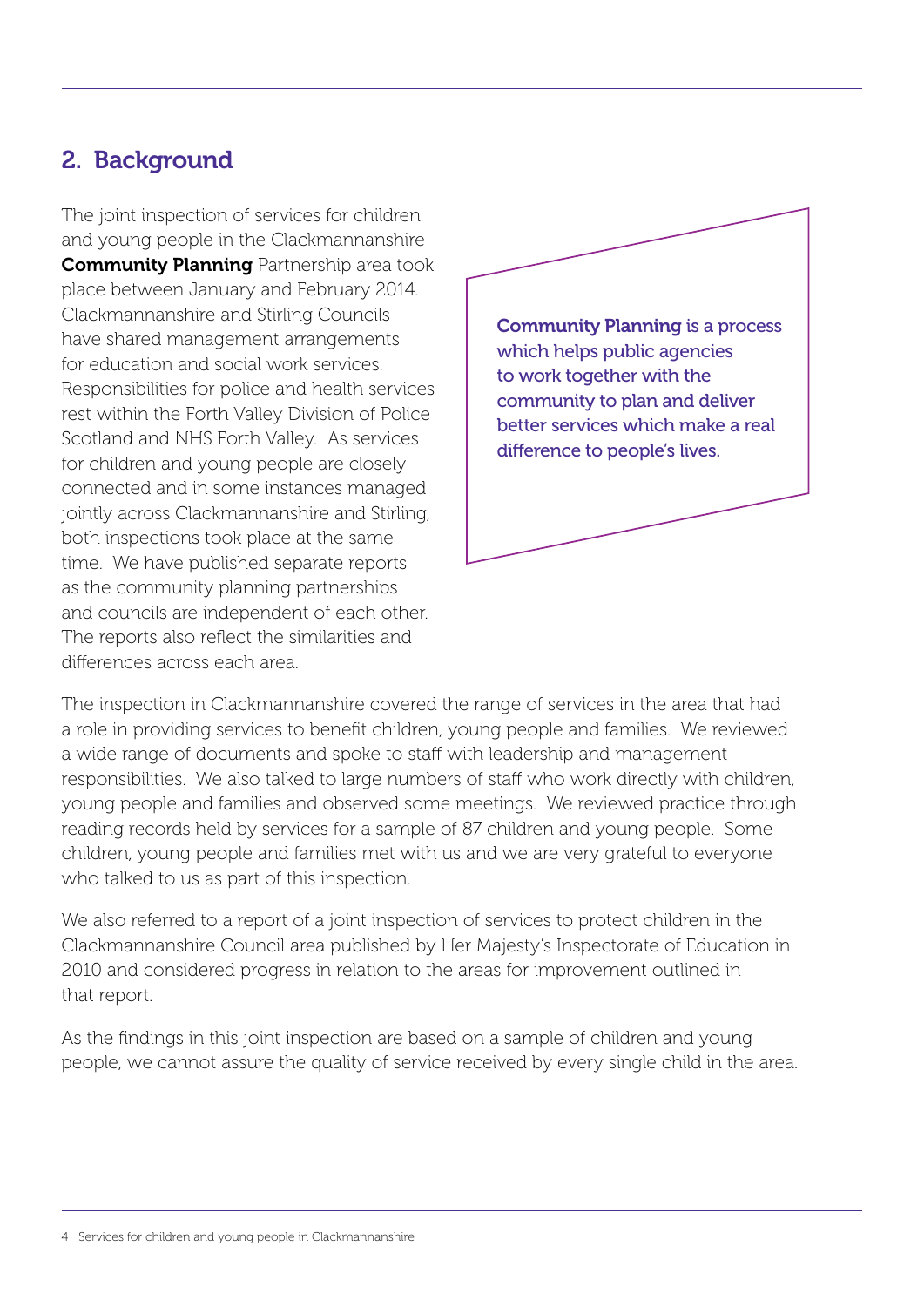## 3. The Community Planning Partnership area

Clackmannanshire is situated south of the Ochil Hills, on the north side of the River Forth, bordered by Stirling, Perth & Kinross, Fife and Falkirk local authority areas. Clackmannanshire is the smallest mainland local authority in Scotland covering 159 square kilometres and with the smallest population at just over 50,000 people. Around half of the population live in the main town of Alloa which is also the administrative centre. The proportion of children aged 0-15 years is higher than the Scotland average. Clackmannanshire has a significantly higher than average percentage of people living in the 5% most deprived areas of Scotland. This is reflected in education, employment and prosperity indicators for which a number are considerably worse than the Scottish average.

# 50,000 **Population of Clackmannanshire**

The Clackmannanshire Alliance is responsible for community planning and has wide representation from the public, private and voluntary sector. Working Together for Clackmannanshire is the community plan. This sets out a comprehensive long term vision and is the basis of the **Single Outcome Agreement**. The Alliance has developed a timeline covering all life stages for its citizens and identifies short, medium and long term priorities for action. The community plan is underpinned by the Getting it right for every child approach and a strong focus on an early intervention and prevention approach throughout the life stages.

A Single Outcome Agreement is an agreement between the Scottish Government and community planning partnerships which sets out how they will work towards improving outcomes for Scotland's people in a way that reflects local circumstances and priorities.

Getting it right for every child is the Scottish Government's approach to making sure that all children and young people get the help they need when they need it. For more information, search "GIRFEC" online.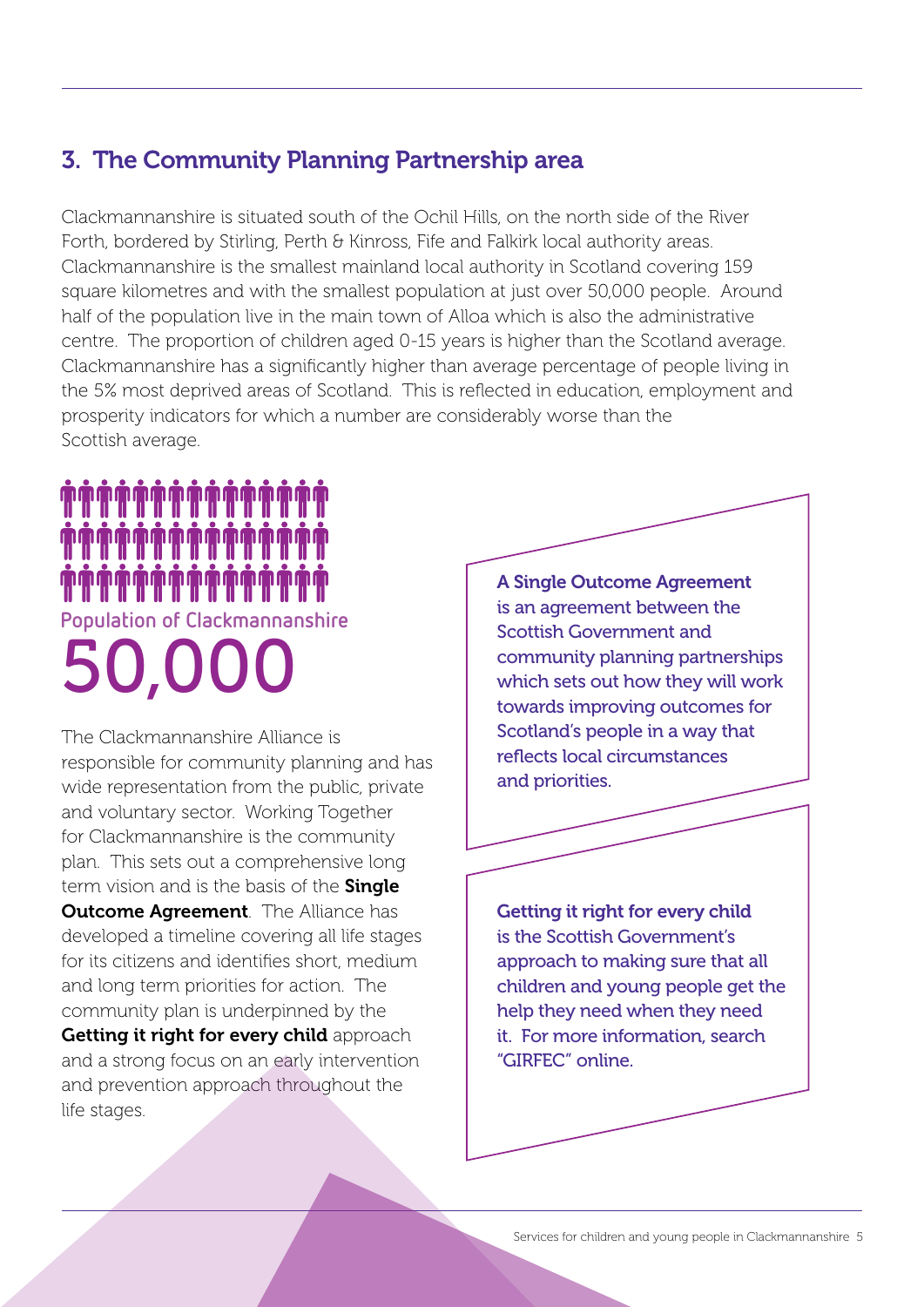In December 2010, Clackmannanshire Council agreed to manage and deliver education and social services in partnership with its neighbouring council in Stirling. This arrangement was reaffirmed by both councils in June 2013. The shared service arrangements for education and social services are overseen by a programme board chaired alternately by the chief executives of each council. The programme board reports to a steering group of local elected members. Each council remains a politically independent statutory body. Clackmannanshire Council is the lead authority for social services and Stirling Council is the lead authority for education services. Senior managers have responsibility for the services across the two council areas and there is a clear intention to integrate the delivery of these services at all levels.

## 4. Particular strengths that are making a difference to children, young people and families

- Staff across all services have a very strong and shared commitment to improving the safety and wellbeing of children. They have developed a positive culture of working together meaningfully to the benefit of children, young people and their families.
- The high quality of support to children, young people and families to improve mental wellbeing and to assist them to overcome trauma.
- The effective use made of community skills and resources to overcome health inequalities and strengthen families such as in Bowmar and Hawkhill in Alloa.

## 5. Areas where action is needed to improve the wellbeing of children, young people and families

- Ensuring that all children and young people are afforded the protection and support they need by improving, as a matter of priority, the processes for assessing risks.
- Improving plans for individual children and young people to manage risk and meet their needs.
- Providing all vulnerable children, young people and their families with the help and support they need at an early stage when they are experiencing difficulties.
- Introducing and implementing systematic and robust processes for the joint strategic planning of integrated children's services.
- Providing strong collaborative leadership to increase the pace of change and improvement across services for children and young people.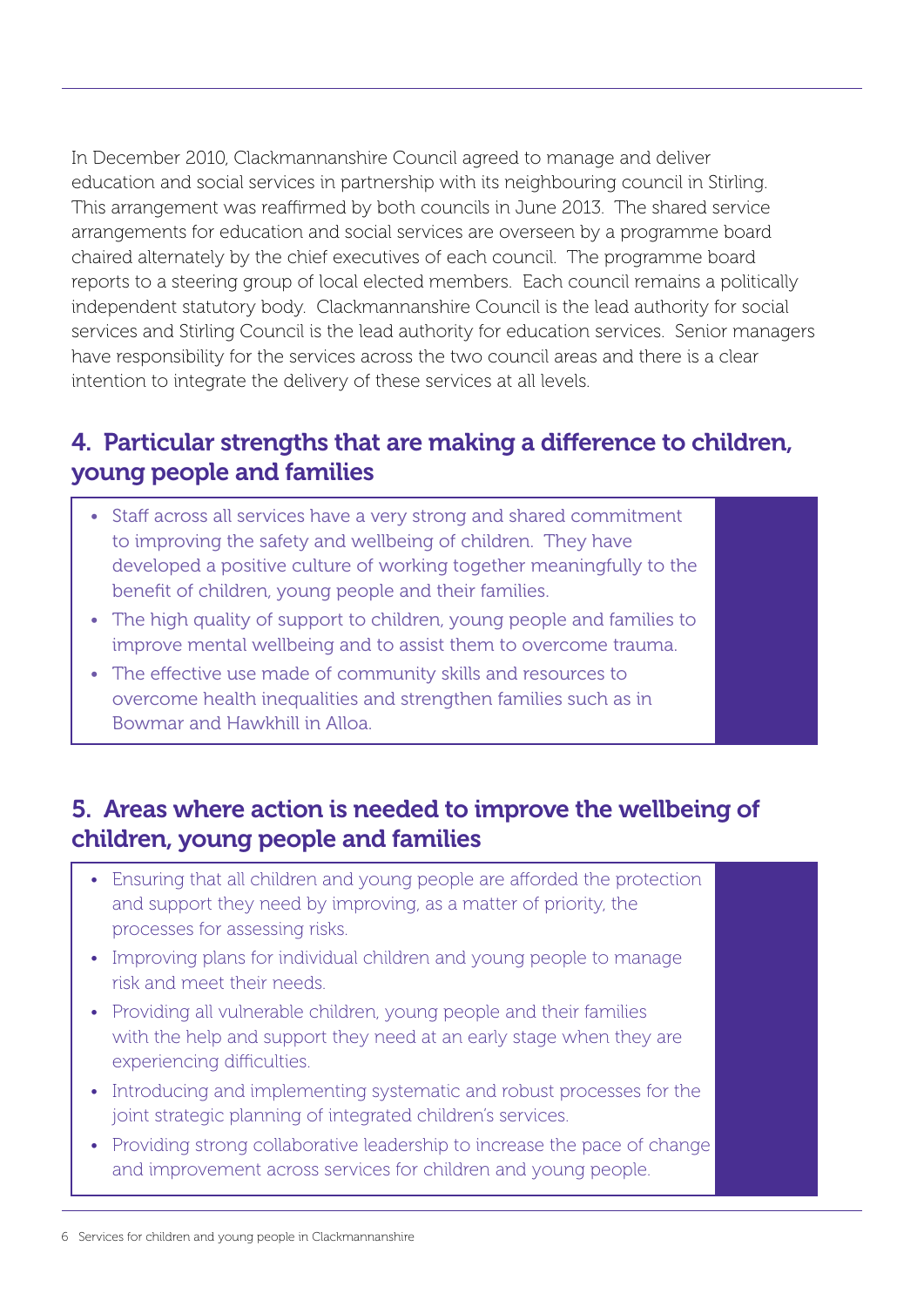## 6. Examples of good practice

#### HealthSpot: a health information service in schools

HealthSpot provides quick and helpful health advice through informal, confidential and lunchtime sessions in secondary schools. Young people can speak confidentially to health staff and community workers to obtain information and guidance about their health and wellbeing. A multi-agency steering group of education, health and youth services staff oversees the service and involves young people meaningfully in the review and development of the service. This has helped to ensure that the themes and topics are highly relevant to young people.

#### PLUS: removing barriers to fun for children affected by disability

PLUS provides large numbers of children and young people with a disability and their parents a variety of enjoyable and positive social networking opportunities. A number of age appropriate projects provide activities for many children and young adults to have fun, away from home and with people of their own age. Children, young people and families benefit greatly from fun filled social interactions, respite and support to assist young people with disabilities into training and employment.

#### Collaborative working to meet the needs of children with complex care needs

The Children's Complex Care Service is a highly effective collaborative involving health, education, social work and third sector organisations. Nursing care and family support is provided at home and is enhanced at times of increased need. Children, young people and families experience less frequent hospital admissions and a reduction in the stress associated with this. When children are admitted to hospital they are discharged as soon as they are medically well. Jointly funded support assistants and a specialist school nurse ensure that the child's health and care needs are met in school. This has allowed children, even at the end of life, to continue to attend school for periods enhancing their quality of life.

The use of the term third sector, also known as the voluntary or community sector, is to differentiate it from the public or private sector. These services are non-governmental and nonprofit-making organizations or associations, including charities, voluntary and community groups.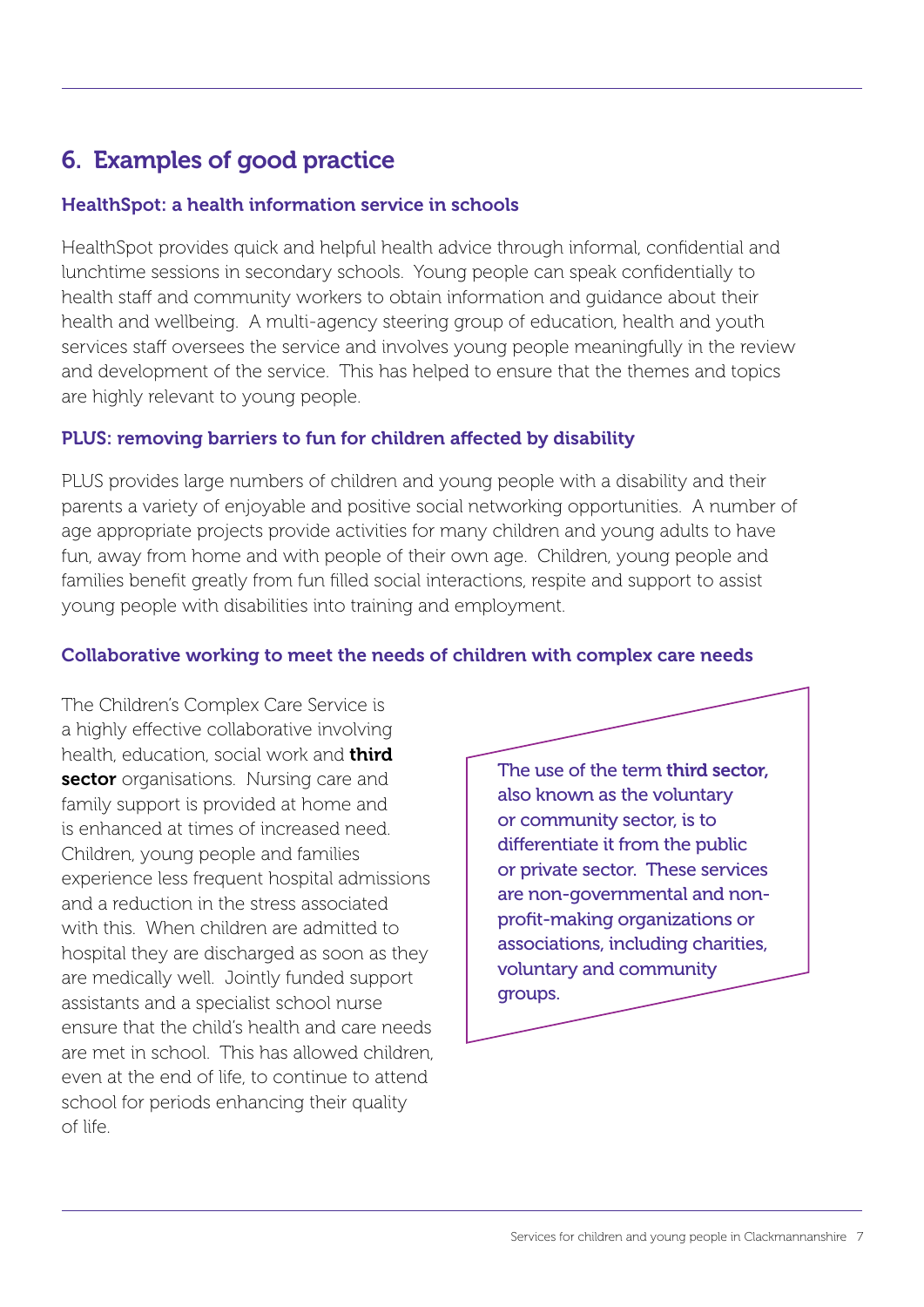## 7. How well are the lives of children and young people improving?

#### Providing help and support at an early stage

This section considers how well staff recognise that something may be getting in the way of a child's or young person's wellbeing and provide support early to stop difficulties arising or increasing.

The help and support for children, young people and their families at an early stage is good.

Staff are committed to working together to recognise and provide support to children, young people and families who need it. They recognise the signs that a child, young person or family may be in need of additional help at an early stage. Staff in health and education offer effective support from a very early stage and identify those families where a more targeted approach is required. Staff put the needs of children and young people at the centre when they provide support. A multi-agency screening group helps to identify those families who need assistance and to ensure that the help they get is timely and appropriate to their needs. The 'Getting it right for every child' approach is helping staff to provide advice and guidance at an early stage before family difficulties get worse. Staff across services would benefit from a greater understanding of the roles of the **named person** and the lead professional. Although staff are very clear about the role of the social workeras lead professional when the child is looked after or their name is on the child protection register, they are less clear about the roles of others.

The named person is a member of staff who has responsibility for ensuring that the child's needs are addressed. For babies and very young children the named person is either a midwife or a health visitor. For children of school age the named person will be someone who works in the child's school.

Lead professional is where a practitioner from one of two or more agencies or services, that are working together to meet a child's needs, takes the lead to co-ordinate assessment, planning, and action to achieve the outcomes in the child's plan.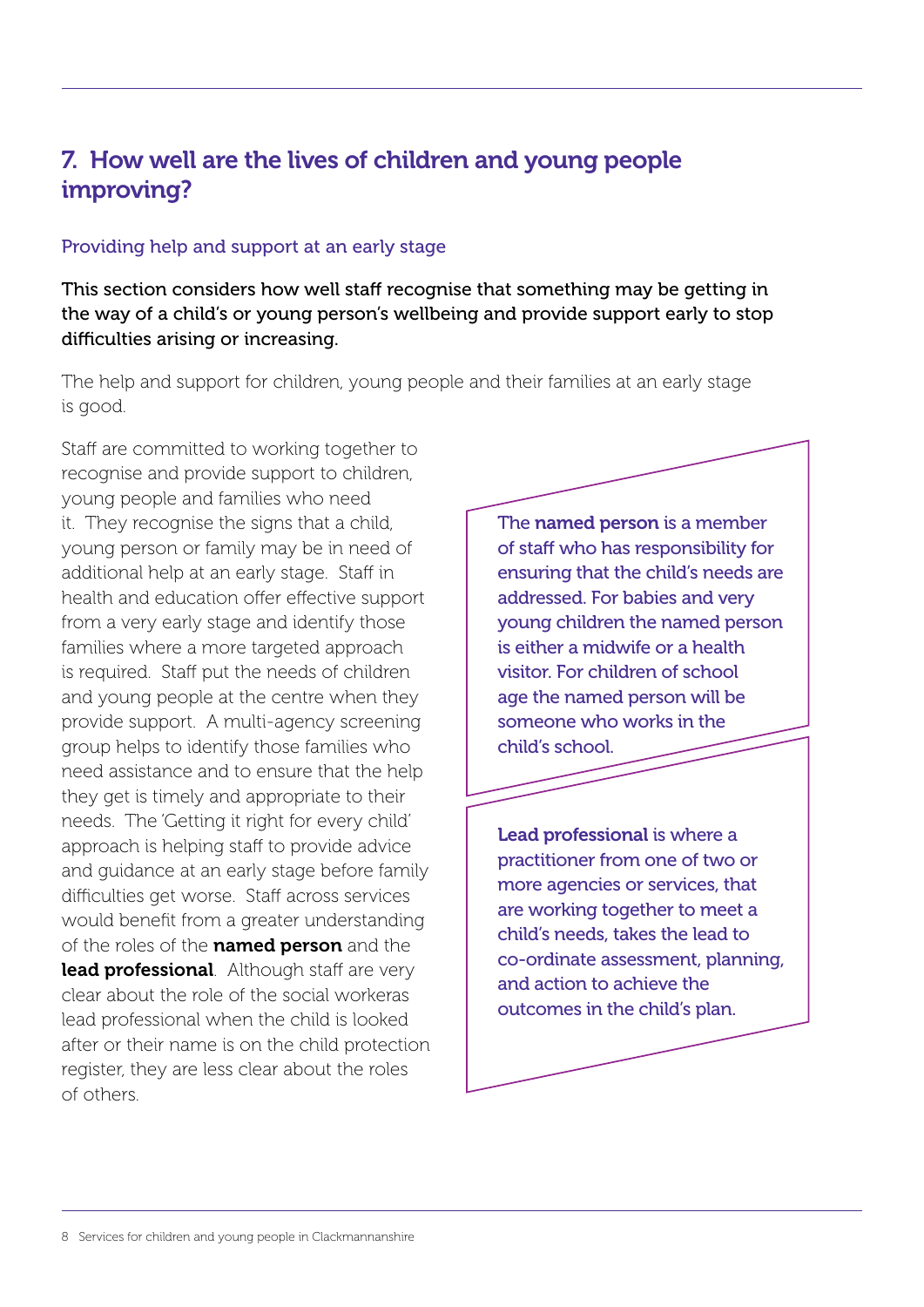Overall, improvements in the sharing of information are helping staff to provide help and support at an earlier stage. The **Public Protection Service** is assisting the sharing of information across health, education, social work and the police when there are concerns about children and young people. Vulnerable, pregnant women are identified early and clear pathways ensure that they get co-ordinated intervention and support at an early stage in their pregnancy. Some practices in relation to the sharing of information are variable. For example, staff who work primarily with adults, such as addiction or mental health workers do not always share information which is pertinent to the promotion of the wellbeing of children and young people. Efforts made by lead professionals to gain information to inform assessments are often unsuccessful.

There is a range of effective services available to support children, young people and families at an early stage and which help to stop their difficulties increasing. Children and young people with complex healthcare needs have ready access to appropriate care and support at an early stage. Children and young people with additional support needs receive effective and timely support from a diverse range of health, local authority and voluntary services. The Early and Effective **Intervention** scheme works effectively with children and young people who are starting to become involved in offending. Helpful parenting programmes are available and the recent appointment of a co-ordinator for this work will help to ensure programmes are better connected and responsive to the needs of parents and carers. Some services are targeting support appropriately to families with the greatest need. However,

The Public Protection Service or Multi-Agency Assessment and Screening Hub is an initiative whereby a number of staff from police, health, education and social work are co-located in Larbert police station. Staff work in partnership on child protection, domestic abuse, young runaways, online offending, as well as adult support and protection, and the management of sex offenders.

The Early and Effective Intervention model (EEI) is based on the principles of early intervention, through appropriate, proportionate and timely intervention and provides a framework to ensure relevant support is available for all children and young people who have committed an offence. Across Forth Valley there is a single EEI multi-agency model.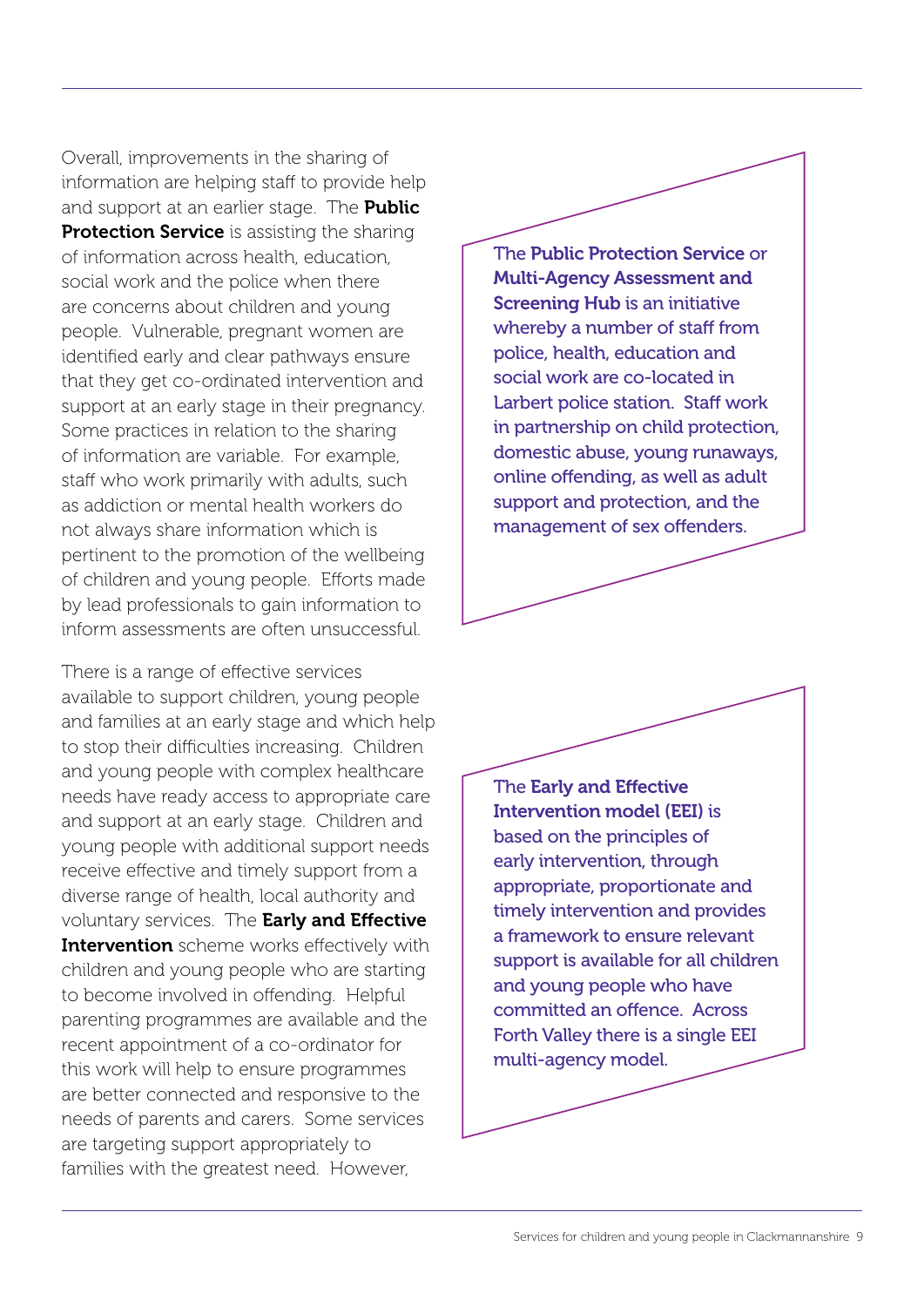as a consequence, some families are not getting the help they need at an early stage when difficulties arise. A number of services have long waiting times.

#### Impact on children and young people

This section is about the extent to which children and young people are able to get the best start in life and the impact of services on their wellbeing. It is about how well children and young people are assisted to be safe, healthy, achieving, nurtured, active, respected, responsible and included.

Overall, the impact on the wellbeing of children and young people is good. When children are in need of extra support, services are provided for them and impact is positive.

Children and young people receive helpful information and guidance from schools and as a result know how to keep themselves safe online and when using social media. Young people are very positive about the advice and guidance they receive from Youth Services which helps them to deal with a range of risky situations. Children and young people whose behaviour places them at risk are benefitting from information, advice and guidance to help them make appropriate choices in their lives. Children and young people, who are no longer able to stay at home safely, benefit from stable and caring kinship and foster care placements. While the majority of vulnerable children and young people at risk of harm and neglect are kept safe, there are a few who remain at risk when staff do not consider fully patterns of abuse or neglect in their history or comprehensively assess all current risks they face.

Children and young people are assisted well to keep healthy. They are supported to keep up to date with immunisations and attend health appointments. Earlier antenatal support is resulting in fewer low birth weight babies. Children living away from home have their health needs met well. They are benefitting greatly from support from the specialist health team for looked after children. The Children's Complex Care service is having a major and positive impact on the lives of children with complex care needs allowing them to stay out of hospital and continue with their learning. The emotional health needs of children and young people are met well through a broad range of support from educational psychologists. Some children and young people with identified health problems are not able to see a school nurse. Lead professionals are not always alert to emerging health needs and as a result there can be a delay in children and young people receiving health care appropriate to their needs. Although the drop-in advice service provided by child and adolescent mental health services is providing positive benefits, a few children and young people with more acute mental health difficulties do not always get the help they need from this service quickly enough.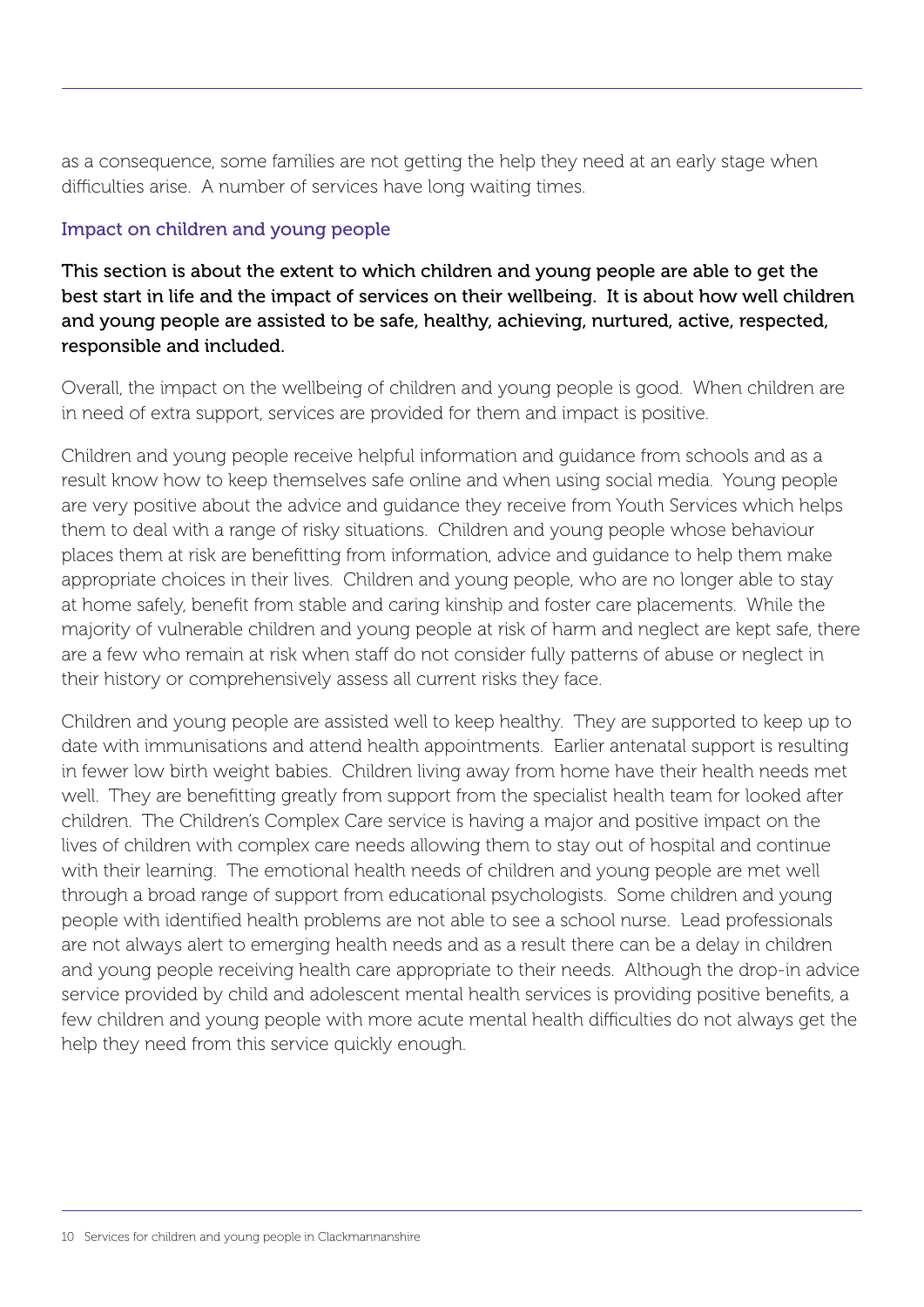Children and young people are performing well in school. They are making positive academic, social and emotional progress. This is supported by outreach behaviour support, family therapy and pupil support services. Children with additional support needs are supported well to make progress in their learning. High numbers of school leavers are helped to find work, training or further study. Some young people with a disability are encouraged helpfully to become volunteers and take up employment. There are delays for young people with additional support or complex care needs in obtaining support from services for adults when they need to move on from children's services.

Children and young people are thriving as a result of consistent nurturing relationships. Often this is due to the additional support their parents get to help them bring up their children. Many children and young people are responding well to nurturing approaches in school. Teachers have been trained by educational psychologists in attachment theory, resilience and trauma and understand the importance of nurture in early development. Many primary school-aged children are starting the school day off well through healthy and nourishing meals at breakfast clubs. Baby massage is improving parent and baby relationships and both are benefitting from the support their carers have received from health nursery nurses.

Children and young people affected by disability and their parents are also benefitting from a range of services which are having a positive impact on the nurture these children receive. Children and young people looked after away from home experience warm, stable nurturing environments where they can grow and develop. The experiences of vulnerable children living at home are more variable. Some children and young people looked after at home are being helped to experience nurturing relationships, stability, boundaries and continuity. Others are not getting the individual help they need to overcome the long term impact of living with domestic abuse or chronic neglect.

Children and young people have access to a range of leisure and recreational facilities to help keep them active. They also undertake a range of physical activity in schools and through a positive range of extra-curricular activities. Children and young people affected by disability are able to be involved in a variety of activities supported by, for example, the Plus Project, **Clackmannanshire Sports Development and Play Alloa.** Entry fees and transport costs can be a barrier to some children and young people fully participating in active sports and interests. Most children who are looked after are supported to develop

Clackmannanshire's Sports Development promotes sport, physical activity and physical education to children from 3 to 16 years. Teams deliver activities in primary, secondary and special schools and leisure facilities. There are close links with community clubs and teams in the local authority area.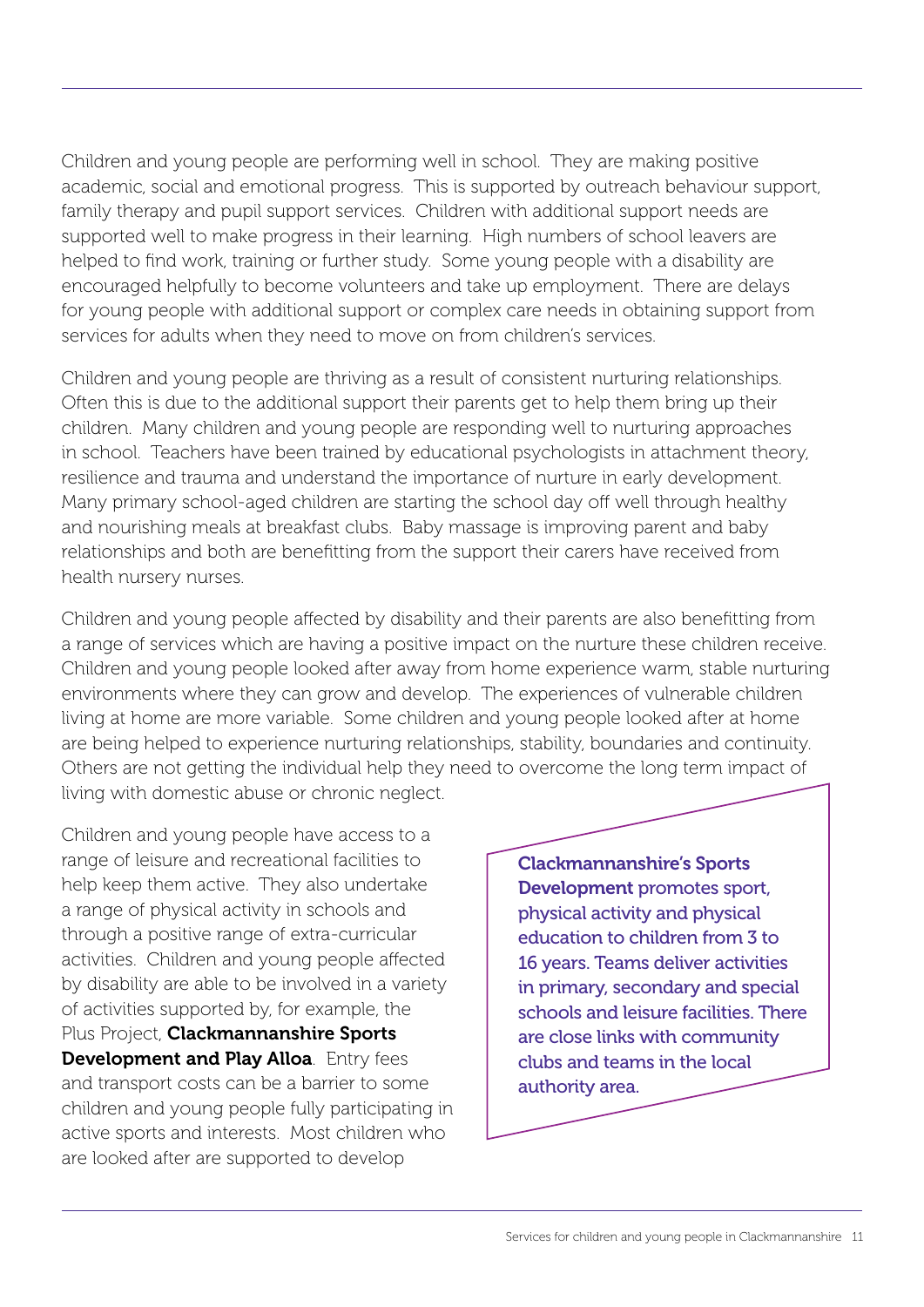their aptitudes and interests, however a few would benefit from more encouragement to take up new skills and develop their talents.

Staff treat children and young people with respect and have a genuine understanding of children's and young people's individuality. Children and young people have positive opportunities in school to take appropriate levels of responsibility. Some young people are taking more responsibility for their challenging behaviour as a result of individual support from staff or from specific projects. Many children and young people overcome

Play Alloa provides play, social and life skills opportunities for children and adults with disabilities and complex support needs in Clackmannanshire. They support children and young people, through groups, sessions and workshops, to play, enjoy positive social experiences and make friends.

barriers that get in the way of their wellbeing. Children and young people looked after away from home are supported well to take part in their wider community. Children and young people with a disability do not experience insurmountable barriers to accessing services. Many children and young people are able to overcome barriers that may have a negative impact on their health, development and education. Children and young people looked after away from home take part in a variety of activities in their wider community.

#### Impact on families

This section is about the extent to which family wellbeing is being strengthened and families supported to become resilient and meet their own needs. It also considers parental confidence and the extent to which early intervention has a positive effect on family life.

This section comments on the extent to which communities participate in the planning and delivery of local services for children, young people and their families.

The extent to which family wellbeing is strengthened is adequate.

Overall, families are strengthened and experience increased resilience. Staff work in partnership with parents to help them to adopt healthy and balanced lifestyles. Families are supported well through a range of helpful services. Family life is improved for many when services are able to offer support before their difficulties get worse. Some parents receive valuable individualised support and guidance from social workers and specialist advice from services such as mental health and addiction services. This is improving their confidence and life skills.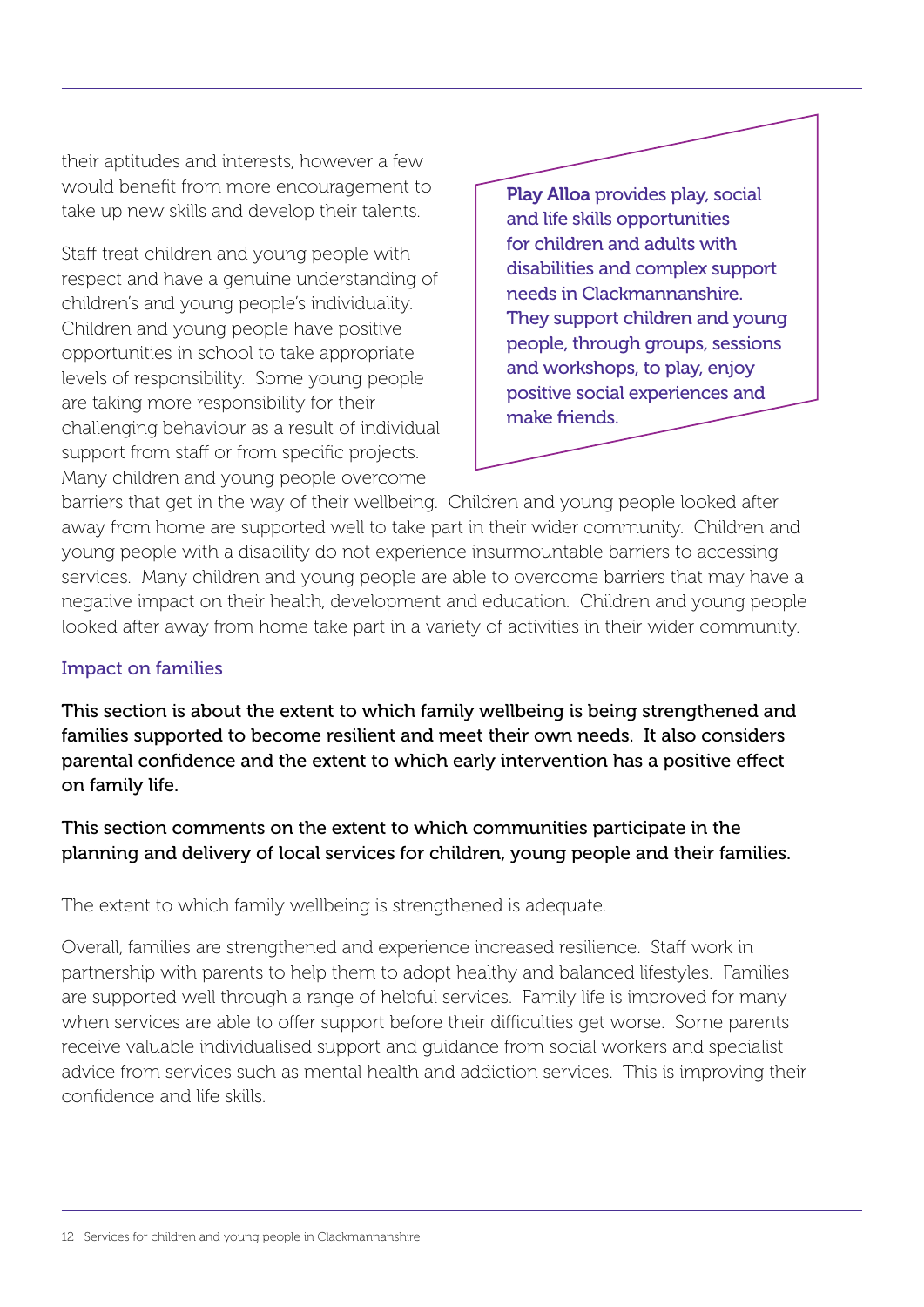Overall, services are strengthening families and building their capacity to manage difficulties and to be confident and skilful parents. Some parents are benefiting from support to increase their parenting skills which is based on effective accredited programmes, such as the **Triple P and Incredible Years**. Parents of children with a disability and additional support needs value the support they receive from a range of multi-agency specialist services including respite care. Families with young children benefit from multi-agency support through local Family Centres and Community Houses. These centres are effective community resources providing high quality day care and early learning for young children and a wide variety of specialist support for parents. This includes support from community psychiatric nurses to help parents stay mentally healthy and early years workers to increase understanding of child development and how to manage family difficulties. Parents who take part in the valuable programmes from the **Phoenix Centre** develop a range of life skills which helps promote stability in the family. An asset-based approach to combining the skills of local people and community networks is helping to overcome health inequalities and strengthen families in Bowmar and Hawkhill in Alloa.

A significant number of families are missing out. These families are not getting the help they need when they need it. Not all families who need support for parenting get the assistance they need, for example, families with older children. Some families are unable to get the service they need when they need it due to a lack of places or long waiting times which leaves them

Triple P stands for Positive Parenting Programme. It offers a variety of practical parenting strategies and support to suit parents with children of all ages and needs. Many studies show Triple P benefits both parents and children.

Incredible Years is a series of interlocking, evidence-based programs for parents, children, and teachers. The aim is to prevent and treat young children's behaviour problems and promote their social, emotional, and academic competence. The programs are used worldwide in schools and research has shown they work.

The Phoenix Centre provides a variety of courses to develop skills, as well as individual support for people from Clackmannanshire who experience mental health problems such as depression, anxiety and self-esteem.

Taking an asset-based approach involves mobilising the skills and knowledge of individuals and the connections and resources within communities, rather than focusing on problems and deficits. The approach aims to empower individuals, enabling them to rely less on public services.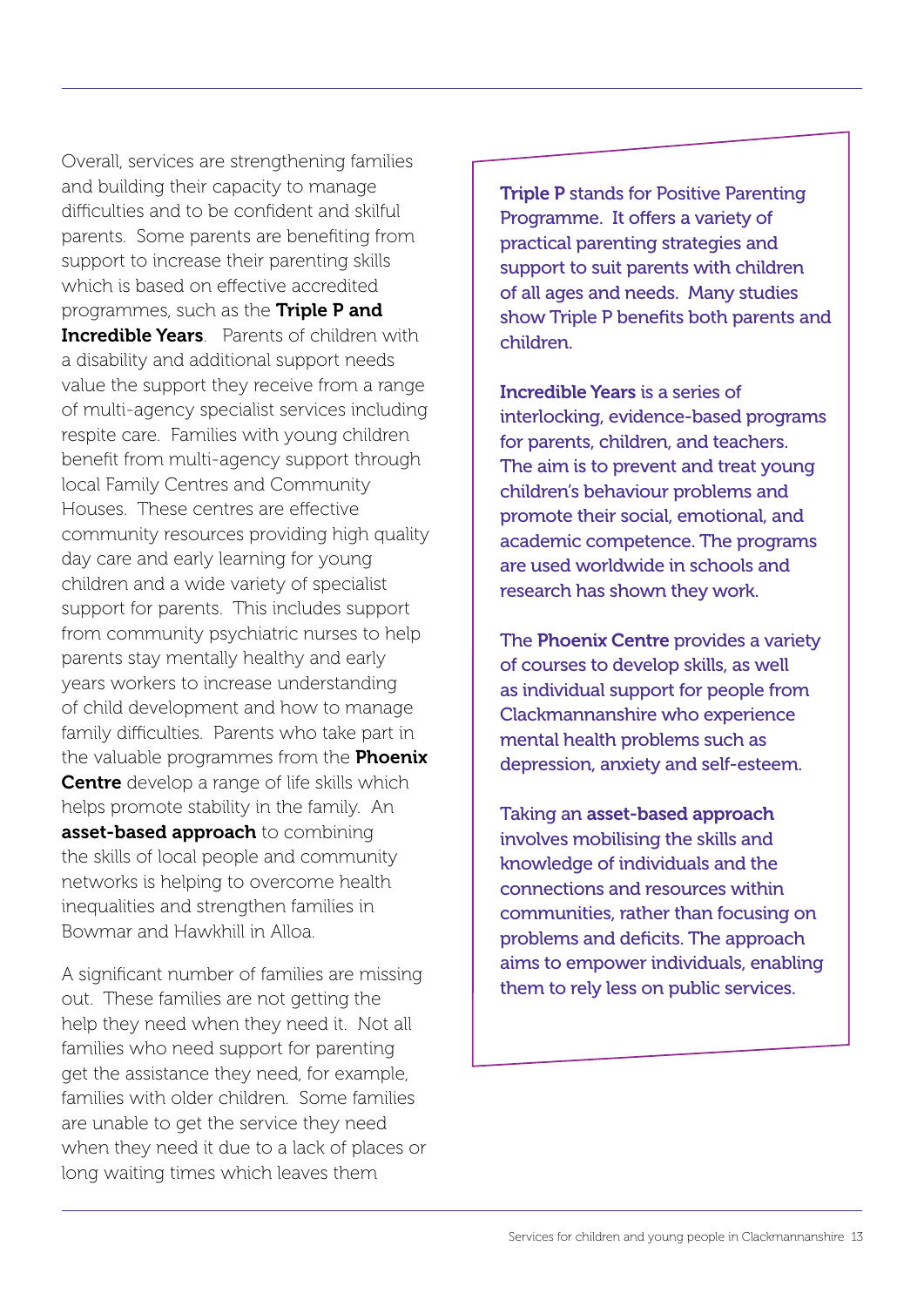without sufficient support. A number of families find it difficult to maintain commitment and trust in staff due to frequent staff changes. They told us that changes in staff had a negative impact on how much they were able to benefit from support on offer.

## 8. How well are services working together to improve the lives of children, young people and families?

Planning services and involving children, young people, families and other stakeholders in service development

This section considers the extent to which integrated children's services planning and strategic planning to protect children is improving the wellbeing of children and young people. It also examines the extent to which children, young people, families and other stakeholders are involved in policy, planning and service development.

The arrangements for planning and improving services for children and young people are adequate.

The Community Planning Partnership in Clackmannanshire demonstrates a clear commitment to strengthening partnership working. The Integrated Children's Services Plan is now out of date. Partners now intend to produce a Single Integrated Children's Services Plan for children and young people living in Clackmannanshire and Stirling.

Changes in senior managment have delayed its preparation, however it is now underway. The strategic focus on 'Getting it right for every child' and the work driven by the **Early Years Collaborative** is beginning to increase partnership working at all levels. There are positive examples of how this is beginning to ensure that all children and young people get the best start in life. Frontline staff are still uncertain about how the integrated children's services plan will underpin further improvements and support their work. At the moment it is difficult for stakeholders to see how targets for integrated services are set or measured and to know if best value is being achieved. Partners now need to increase momentum and implement the changes needed in working practices.

The Early Years Collaborative is supported by NHS Scotland, COSLA and Police Scotland. It is a multiagency, local, quality improvement programme focusing on the national outcome 'Our children have the best start in life and are ready to succeed'.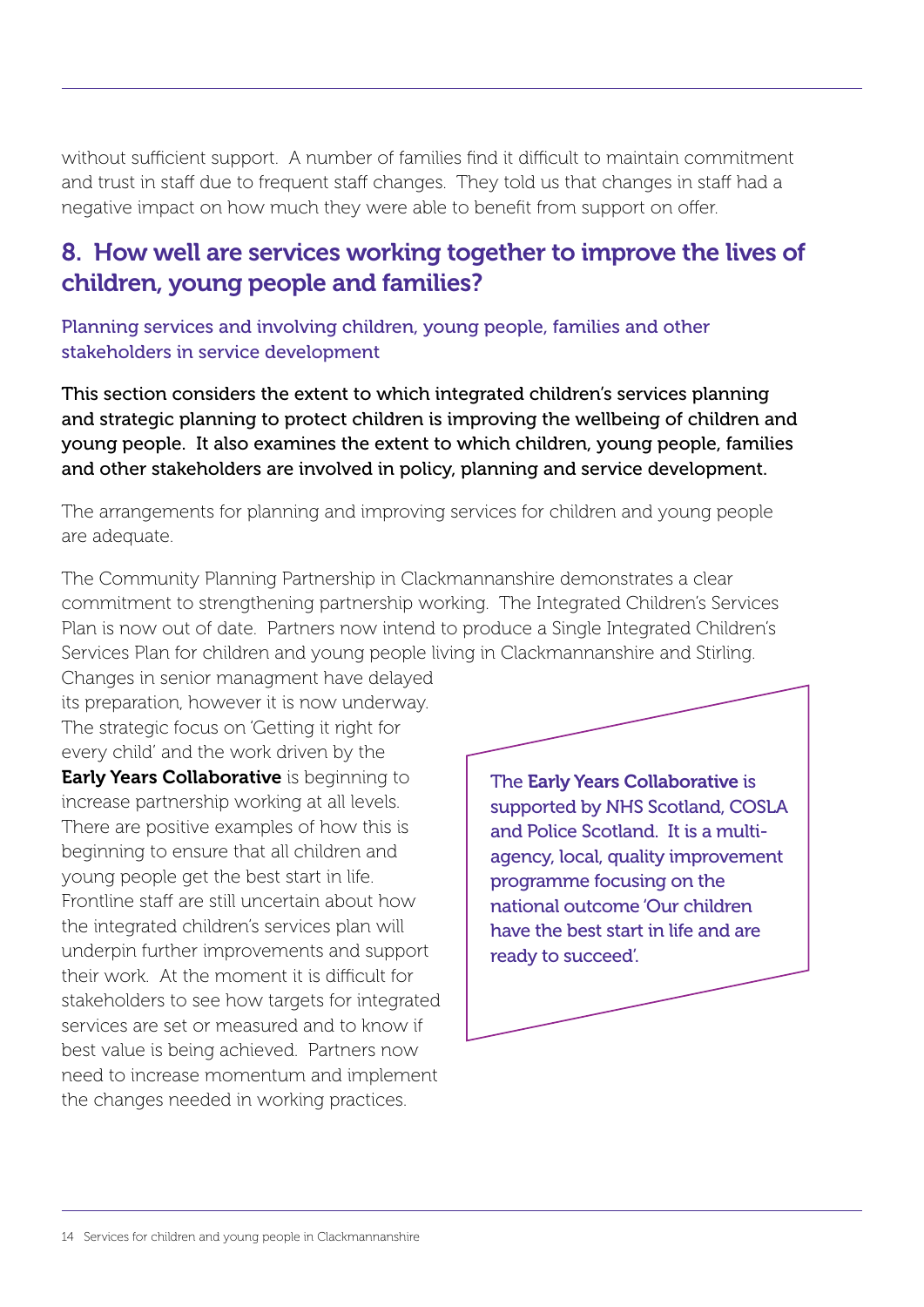The **Child Protection Committee** benefits from effective leadership by the independent Chair. Annual reports outline what has been achieved in services to protect children and young people. However, the complex management structure, involving a number of subcommittees, can often slow down communication and lead to gaps in identifying what work needs to be done. The Multi-Agency Continuous Improvement Group has yet to be fully embedded but is beginning to provide an opportunity to align the work of the Child Protection Committee more closely with other services and reduce the possibility of the needs of children and young people at risk being



overlooked. The co-location of services in the Public Protection Service has strengths in relation to the sharing of information and bringing together expertise. However, as supported by a recent review, the potential benefits are not yet being achieved fully. Staff should begin to address this through improved joint self-evaluation and more rigorous analysis of statistical data.

The participation of children, young people, families and other stakeholders in policy, planning and service development is good.

Services demonstrate a strong commitment to the meaningful involvement of children and young people in policy, planning and service development. They have taken a robust approach to evaluating the participation of children, young people and families in service development and recognise where improvements can be made. There are several examples of effective communication and consultation with children, young people and families. Children and young people feel that they are listened to and that their views are taken into account. Vulnerable young people are encouraged and supported to participate in the development of services. The community planning partnership is committed to including stakeholders in the planning process which is demonstrated through collaboration with the third sector forum. Some parents and families have benefitted from consultation and effective opportunities to participate in service planning. Services are engaging effectively with harder to reach young people through a range of creative approaches. Partners recognise the need to increase service user involvement and influence at a strategic planning level. They are aware that a fully integrated approach to multi-agency communication and implementation of the participation strategy will improve outcomes for service users.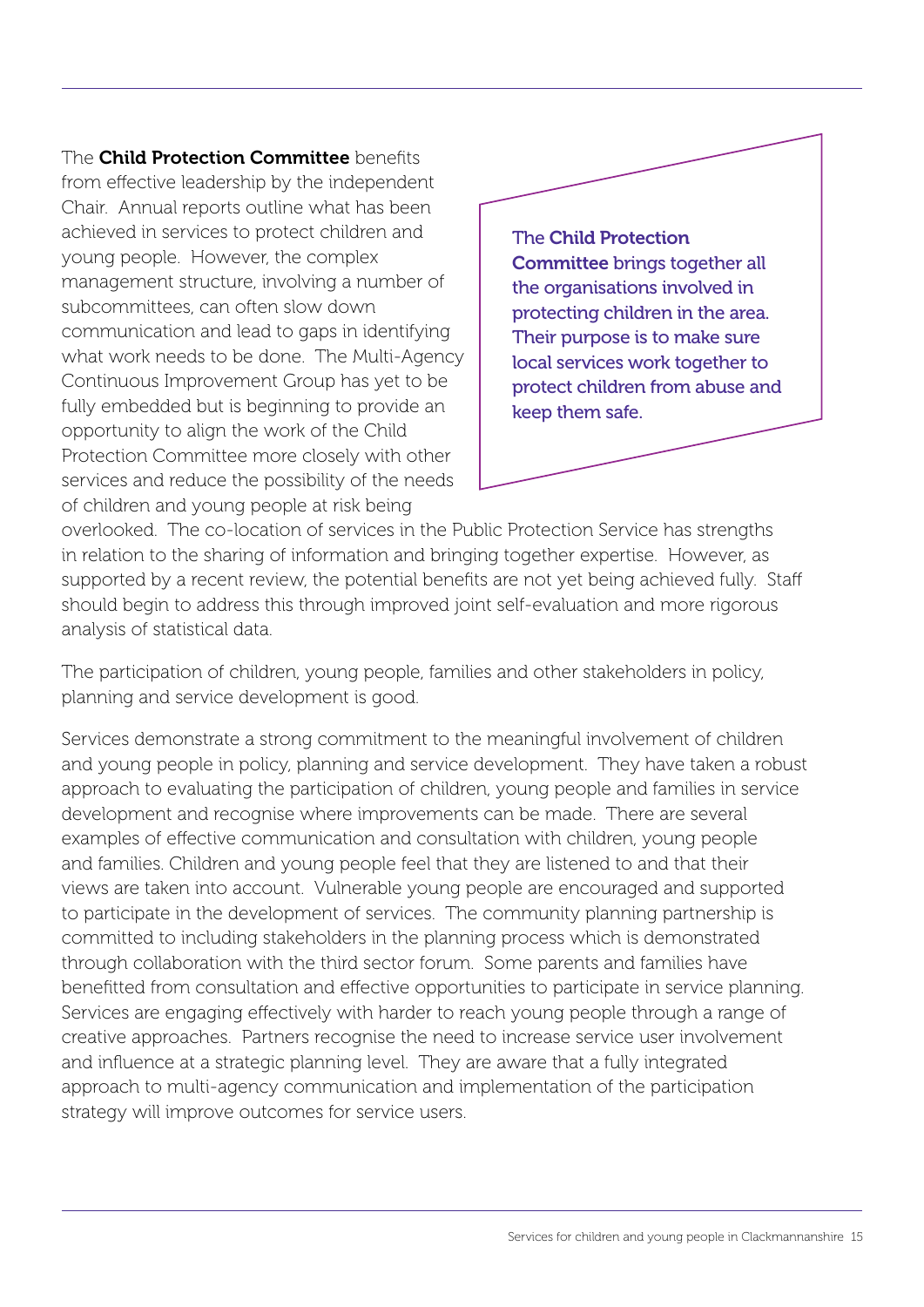#### Assessing and responding to risks and needs and planning for individual children and young people

This section examines the quality of assessment of risks and needs in relation to three themes. These are: the initial response when there are concerns about the safety or wellbeing of children; the effectiveness of chronologies to identify significant events in a child's life; and the quality of assessments. It also considers the quality of children's plans and the effectiveness of arrangements to review them.

Assessing and responding to risks and needs is weak.

Overall, services act promptly and appropriately when there are immediate concerns that a child may be at immediate risk of abuse or significant harm. The Forth Valley Public Protection Service supports a co-ordinated multi-agency response through the Multi-Agency Screening Hub for those children and young people who may be at risk of abuse and neglect. Staff work together well to keep children and young people safe in the short term. Suitable alternative accommodation is generally provided when children are unable to remain at home and emergency legal measures are often used effectively to keep them safe. There are, however, a small but significant number of children where the initial response to concerns about their safety or wellbeing is not robust. In these cases, concerns are not always thoroughly investigated or there is a delay in following up on concerns. Staff do not always appreciate fully the degree of risk presented to the child or young person. Some children and young people who have experienced abuse do not have a risk assessment carried out and there can be significant delays in completing this. The response to emerging or accumulating concerns about a child or young person's wellbeing over a longer period of time is not sufficiently robust. For example, staff across services do not always understand or appreciate the impact of chronic neglect or living with domestic abuse.

Staff are maintaining chronologies of significant events in children and young people's lives within their own service. Many chronologies are not of an acceptable standard and are therefore not as helpful as they could be in identifying recurring situations or identifying patterns of risk. Assessments of the risks to and the needs of children and young people are highly variable. Some children and young people have assessments of risk which are appropriately incorporated into comprehensive reports. Some risk assessments are of limited use as they contain minimal information or are incomplete. A few staff use a helpful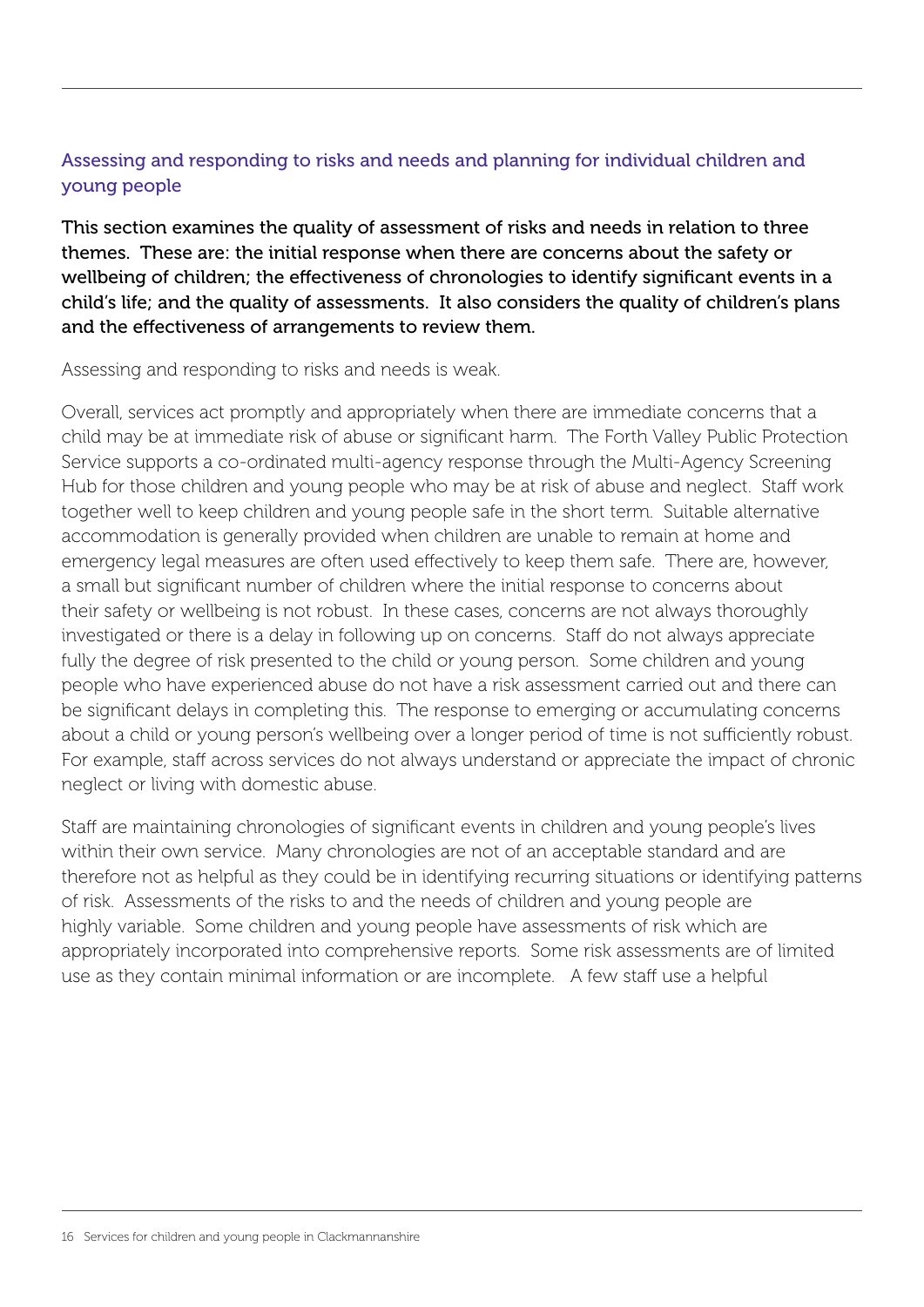Domestic Abuse Toolkit which positively enhances their assessments. Most children and young people have an assessment of needs. However, a few children and young people did not have an assessment of needs carried out and some assessments have gaps or are incomplete. Increasingly, the use of a **shared/integrated assessment framework** is beginning to improve the quality of assessments of risks and needs by considering better all factors affecting the child or young person.

Planning for individual children and young people is adequate.

A shared assessment framework is beginning to improve the quality of the **child's plan**. However, the quality of plans for individual children and young people is mixed, with strengths just outweighing weaknesses. Almost all children and young people who need a multi-agency plan to meet their needs have one. Children and young people on the Child Protection Register have individual plans to reduce and remove risks. Staff and families meet regularly to review progress in relation to these plans. Pre-birth planning for vulnerable pregnant women is very effective. Arrangements to review progress of the child's plan are variable and staff are not clear enough about when they should meet to make and review plans. Not all young people leaving care have a pathway plan.

The shared/integrated assessment framework is used where there is multi-agency involvement with a child. Individual agency assessments are shared to inform an integrated assessment and child's plan.

A child's plan records the child's needs and views. The plan lays out exactly what support will be provided, and in what way, to meet the child's needs.

Every local authority area in Scotland has a Child Protection Register (CPR), which is a list, kept by the social work department, of children who may be at risk of future harm. The register is highly confidential and only staff from social work, the police, education and health can get information from it.

Local authorities must assess and determine what advice, help and support they should provide each young person who ceases to be looked after beyond school age. The pathway plan lays out exactly what support will be provided, and how.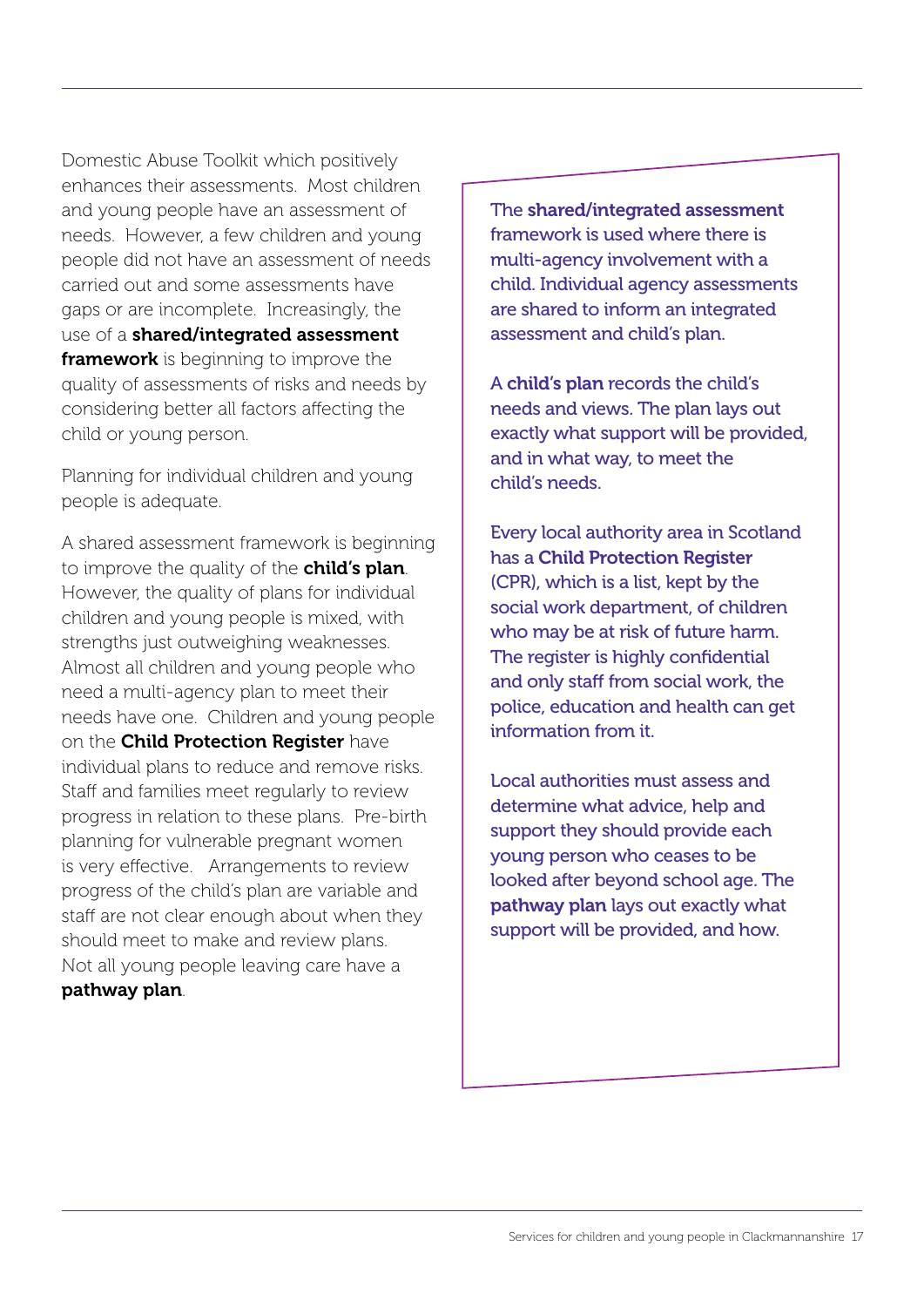#### Impact on staff

#### This section considers the extent to which staff are motivated, valued and involved in service development. This was an additional area considered by the inspection team because of the changes in services over the last few years.

Staff across all services are strongly committed and professionally motivated to achieving positive outcomes for children, young people and their families. They enjoy their work and feel valued by other practitioners when working as part of a multi-disciplinary team. Every service working with children, young people and families in Clackmannanshire has experienced major change over the past two years such as structural change, recruitment difficulties, or resource reduction. There is a strong sense of collective responsibility amongst senior and middle managers to lead the strategic and operational changes arising from these challenges. Most staff report that they are valued by their managers and when changes to services are being made their views are taken into account. Although staff are positive about actions managers have already taken, the benefits of this have yet to impact on staff morale or practice. Staff would benefit from more information about the vision and strategy for services for children and planned changes in structures and procedures.

## 9. How good is the leadership and direction to improve services and achieve better outcomes for children and families?

This section is about the extent to which collaborative leadership is improving outcomes for children, young people and families. It comments on the effectiveness of the shared vision, values and aims, leadership and direction and leadership of people. It also examines how well leaders are driving forward improvement and change.

Partners are committed to working together to improve the lives of children and young people, particularly vulnerable children and young people. They have a clear vision for improving long-term outcomes for all people living in Clackmannanshire. Community planning partners realise that they need to clearly articulate the vision for children and young people. This is now needed to underpin and drive service delivery to improve outcomes for children and young people. Community planning partners have clear expectations for equality and inclusion and promote this across all services as new plans and strategies are developed.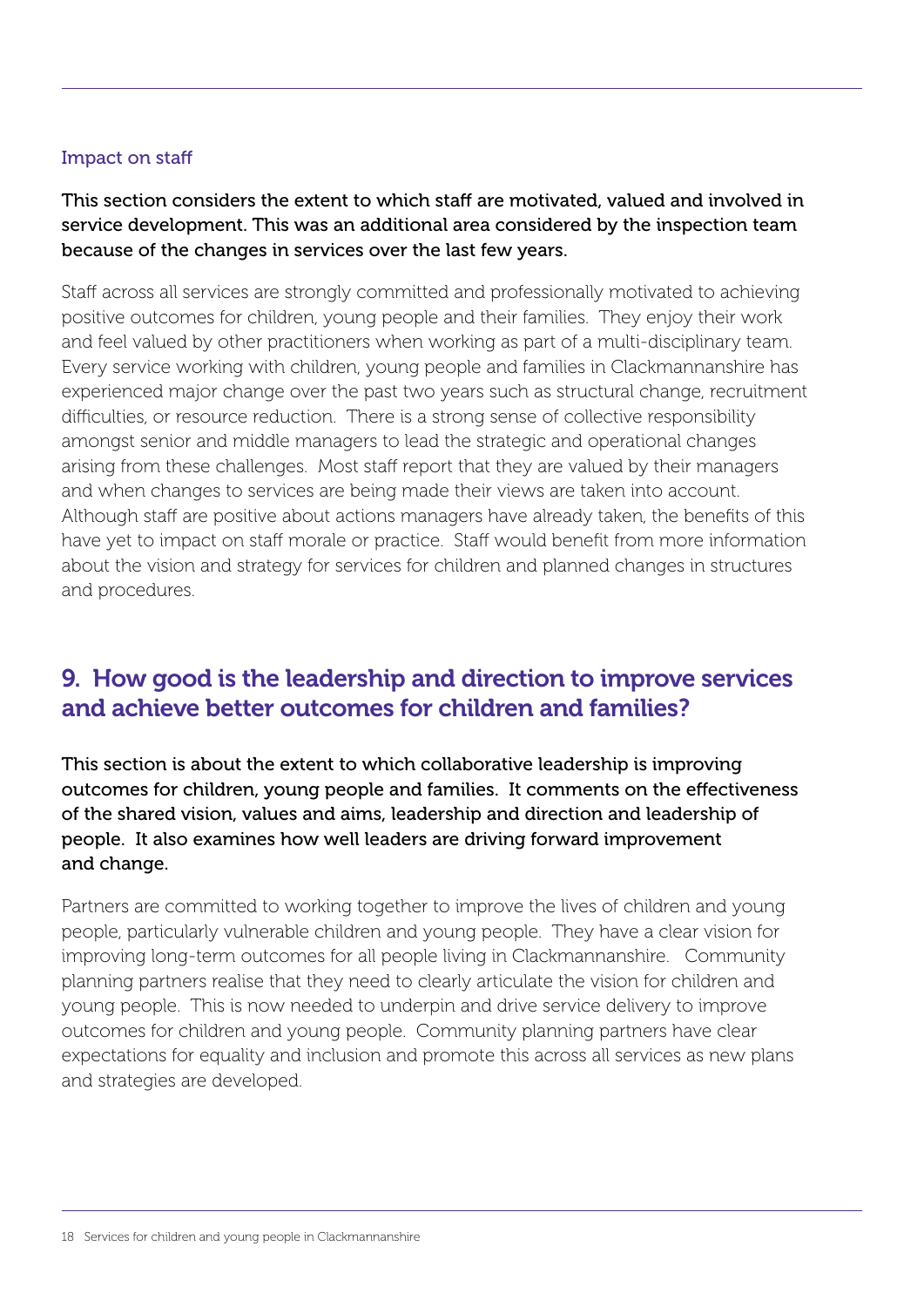#### The development of a single Integrated Children's Services Plan for

Clackmannanshire and Stirling is in its early stages. The integration of local authority services for children and young people is being taken forward through new management and planning structures. Plans are being developed to integrate frontline services. Partners are committed to prioritising prevention and early intervention and are beginning to shift resources towards this. The early and effective intervention initiative is a positive example of successful collaborative approaches to pooling resources to improve outcomes for children and young people at

An Integrated Children' Services Plan is for services that work with children and young people. It sets out the priorities for achieving the vision for all children and young people and what services need to do together to achieve them.

risk of offending. However, current financial pressures are making this more difficult to achieve in new areas of work.

Promising approaches to training and development are building leadership capacity. Staff are benefitting from regular and constructive practitioner forums. Not all staff feel included and informed enough about shared service developments and this has a negative impact. Leaders should consider better ways to communicate the rationale behind the shared service agenda to staff to improve engagement and increased ownership in service developments. There is the potential for the challenges and governance around the development of the shared services to seriously undermine the ability to progress and sustain improvements in services. The community planning partners now need to work with staff to overcome these challenges.

Leadership of improvement and change is adequate.

Partners are strongly committed to improving the quality of services for children, young people and families. Chief officers supported the joint self-evaluation of services to protect children and young people and as a result are driving forward some key improvements. Individually, services are making constructive use of selfevaluation. Services are, individually, making effective use of information to understand how they are performing and are beginning to identify where improvements need to be made. However, there is insufficient focus

Self-evaluation means taking a close look at what services have done and how well they have done it. It is important because it helps people to see clearly where they need to make improvements.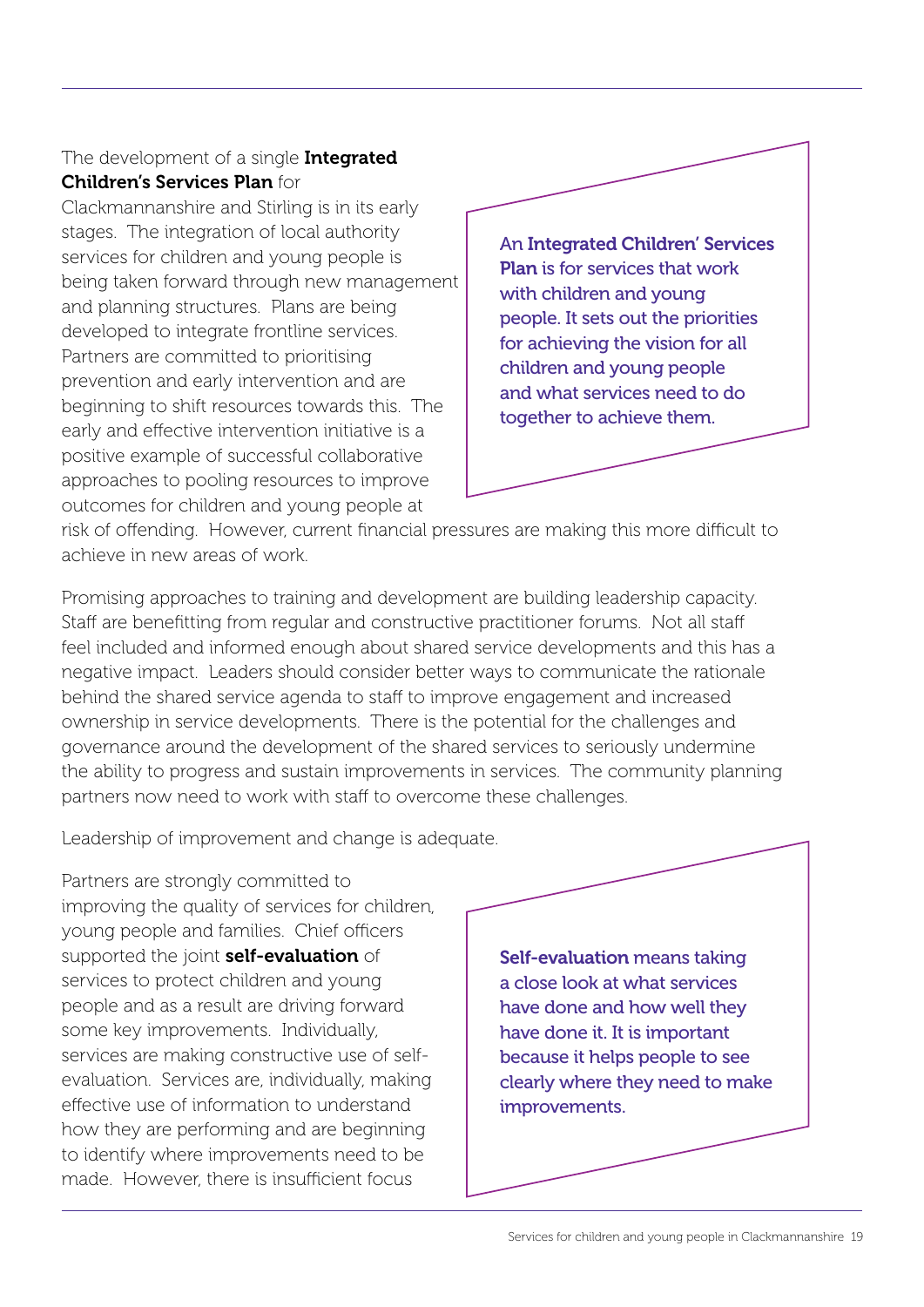on joint action to lead to improvement. Shared services have increased the opportunity to share and promote best practice. Partners in Clackmannanshire and Stirling are committed to learning from each other and explore and adopt learning from research another sources.

The joint inspection of services to protect children in 2010 highlighted the immediate actions taken by staff to keep children and young people safe as an area of strength. This report also set out agreed areas for improvement which included the need to strengthen assessments of risks and needs and improve planning for individual children and young people. There has been significant investment across Clackmannanshire to increase the skills and competence of staff in these areas. The local authority also commissioned an independent review of social work services and improvement actions identified. Senior managers are working together with external organisations such as **CELSIS** and **WithScotland** to improve working practices. Overall, there has been some progress in planning for individual children and young people but there is significant room for improvements in the assessment of risks and this continues to be a high priority for partners.

Improving the wellbeing of children and young people is adequate.

CELCIS is the Centre for Excellence for Looked After Children in Scotland. The service works in partnership with a range of professional disciplines to support change and development across the care sector at strategic, operational and practice levels to meet the needs of looked after children.

WithScotland is a national resource supporting professionals working with children and adults at risk of harm and abuse. They connect research with practice, exchange knowledge and ideas and coordinate activities across child and adult protection communities to improve outcomes for children and adults.

Partners are committed to improving children and young people's wellbeing over time and are making adequate progress. They have developed a set of indicators to measure how well they are doing. These are set out in the Single Outcome Agreement and progress is reported annually.

Performance to improve the overall wellbeing of children and young people is variable. Educational attainment is improving steadily. New-born babies are assisted to get a better start in life through earlier antenatal booking and highly effective support for vulnerable pregnant women. Increasing numbers of children and young people are being diverted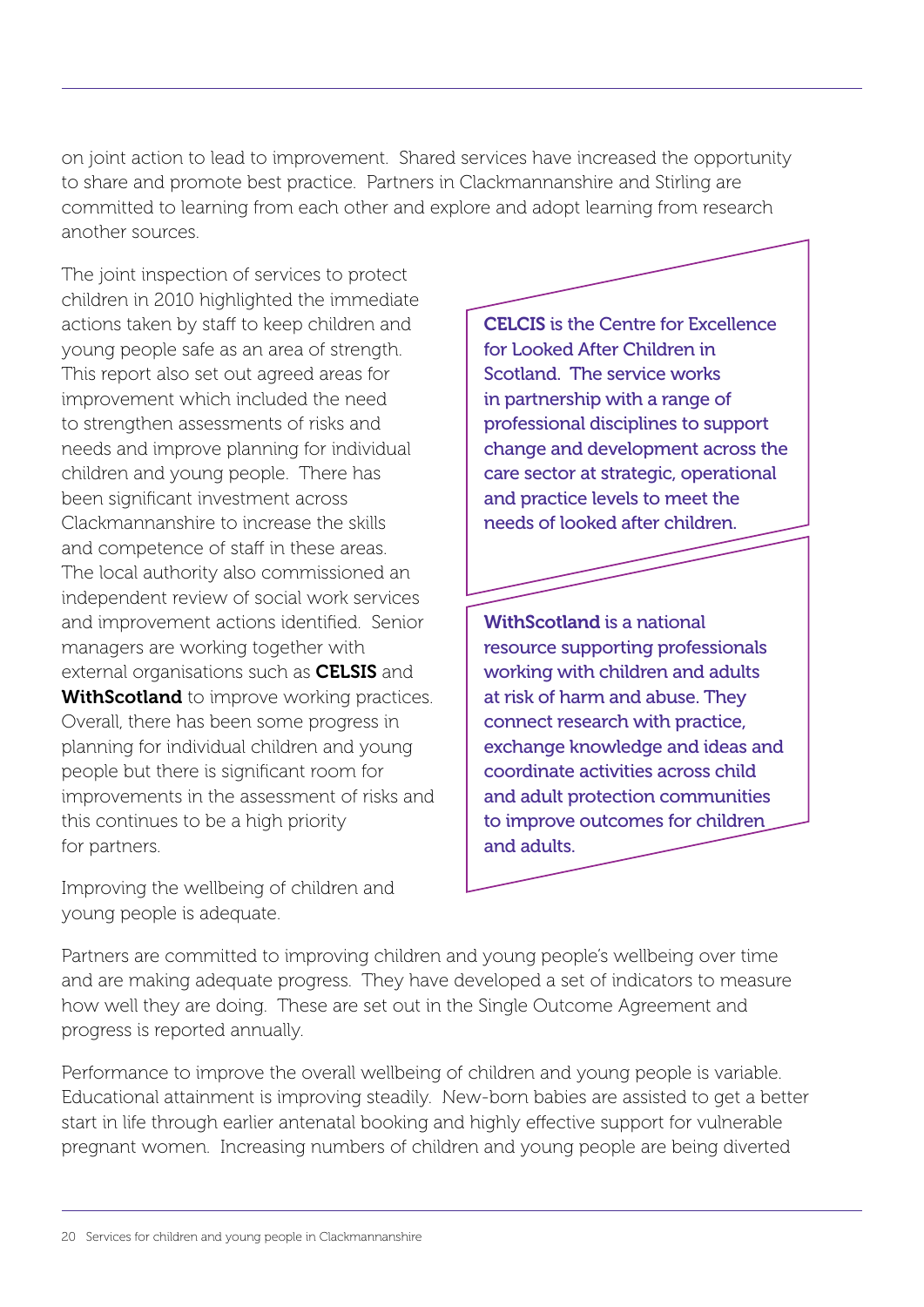from crime through the Early and Effective Intervention initiative. The number of children and young people referred to the Children's Reporter for offending is reducing year on year.

Some key outcome indicators are not improving. A number of health indicators are particularly poor in communities which are most susceptible to the effects of poverty and inequalities. There are still high numbers of teenage pregnancies, low birth weight babies and smoking during pregnancy. However, these are showing promising downward trends. Breastfeeding rates are going down and performance is poorer in more disadvantaged communities. Recent improvements in the attainment of looked after children are not yet a positive trend. Partners face a steadily worsening economic picture compared to other areas in Scotland.

Partners are attempting to understand the underlying reasons and putting in place measures to overturn poorer performance and negative trends. For example, close attention is being paid to reducing school exclusions and increasing positive destinations for school leavers.

## 10. Conclusion and areas for improvement

Staff across all services are highly committed to improving the lives of children, young people and families and overall this is making a positive impact on children and young people in Clackmannanshire. Many families are receiving helpful support from a range of services to strengthen their parenting skills and increase their confidence. This could be more successful if support was better co-ordinated, available to families promptly and at an earlier stage. A promising start has been made to implementing a 'Getting it right for every child' approach to working with children, young people and their families, and staff understanding of their role is improving but they still need further guidance. Significant changes have taken place over the last few years in the key services that support children, young people and their families. There has not been sufficient improvement in some areas set out in previous inspection reports. There are still important weaknesses in the initial response to children and young people in need of protection and processes to assess risks and needs. As a result some children and young people may be left in situations which place them at risk or without sufficient support to improve their wellbeing.

Leaders now need to articulate a shared, coherent vision and accelerate strategic planning for the integration of services for children and young people. Stronger, collaborative leadership is needed to increase the capacity for improvement and to deliver planned changes at the pace needed to improve outcomes for children, young people and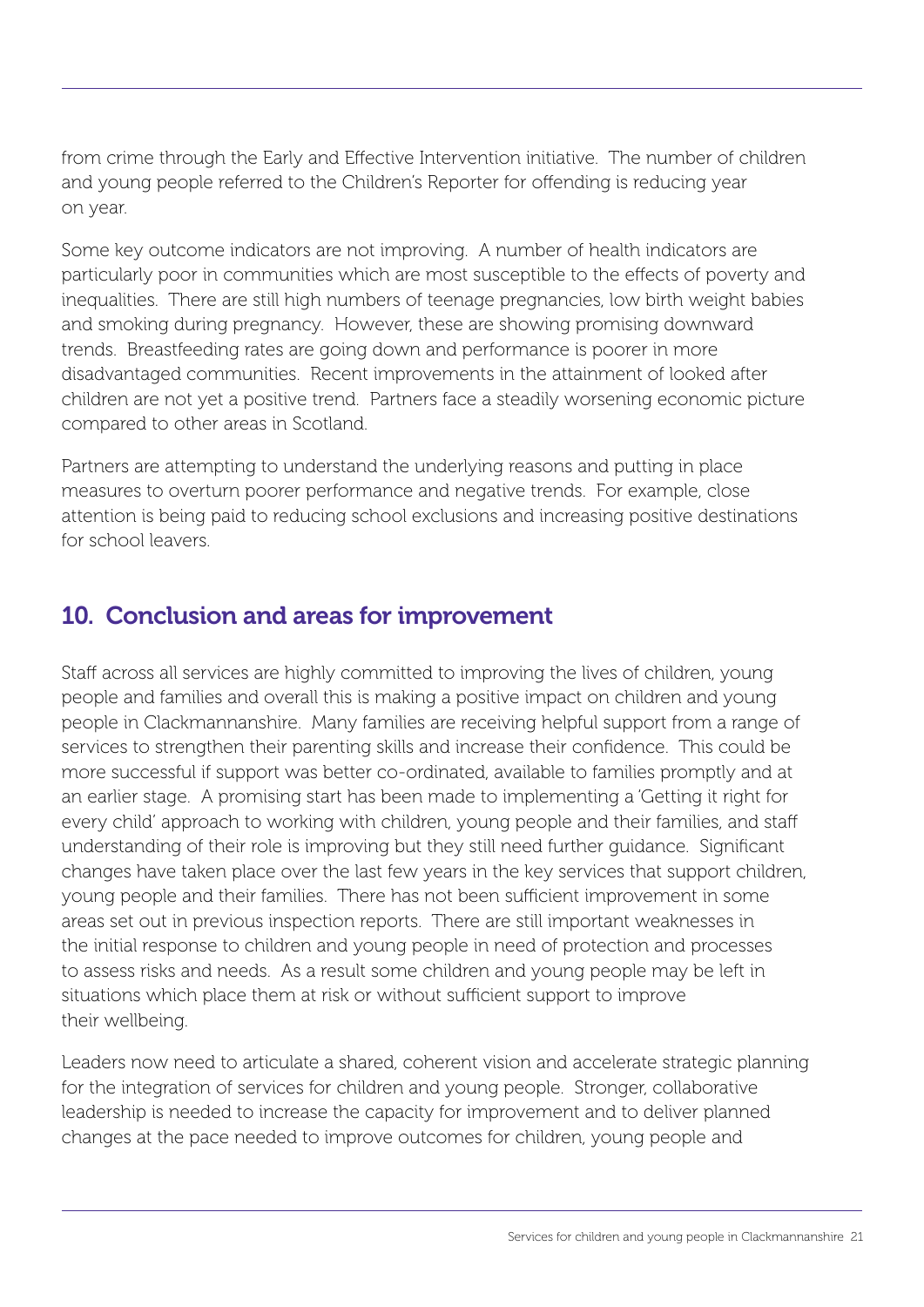families. In taking forward improvement, the Clackmannanshire Community Planning Partnership should take account of the need to:

- improve, as a matter of priority, the processes for assessing risks to ensure that all children and young people are afforded the protection and support they need
- improve plans for individual children and young people to manage risk and meet their needs
- ensure that all vulnerable children, young people and their families get the help and support they need at an early stage when they are experiencing difficulties
- implement systematic and robust processes for the joint strategic planning of integrated children's services
- provide the strong collaborative leadership needed to increase the pace of change and improvement across services for children and young people.

## 11. What happens next?

The Care Inspectorate will ask the Clackmannanshire Community Planning Partnership to publish a joint action plan detailing how it intends to make any improvements identified as a result of the inspection.

Based on the findings of this inspection we are not confident in the quality and effectiveness of services to protect children. Within one year of the publication of the report the Care Inspectorate and other bodies taking part in this inspection will revisit the community planning partnership area to assess and report on progress made in meeting the areas for improvement set out in this report.

Joan Lafferty Inspection Lead May 2014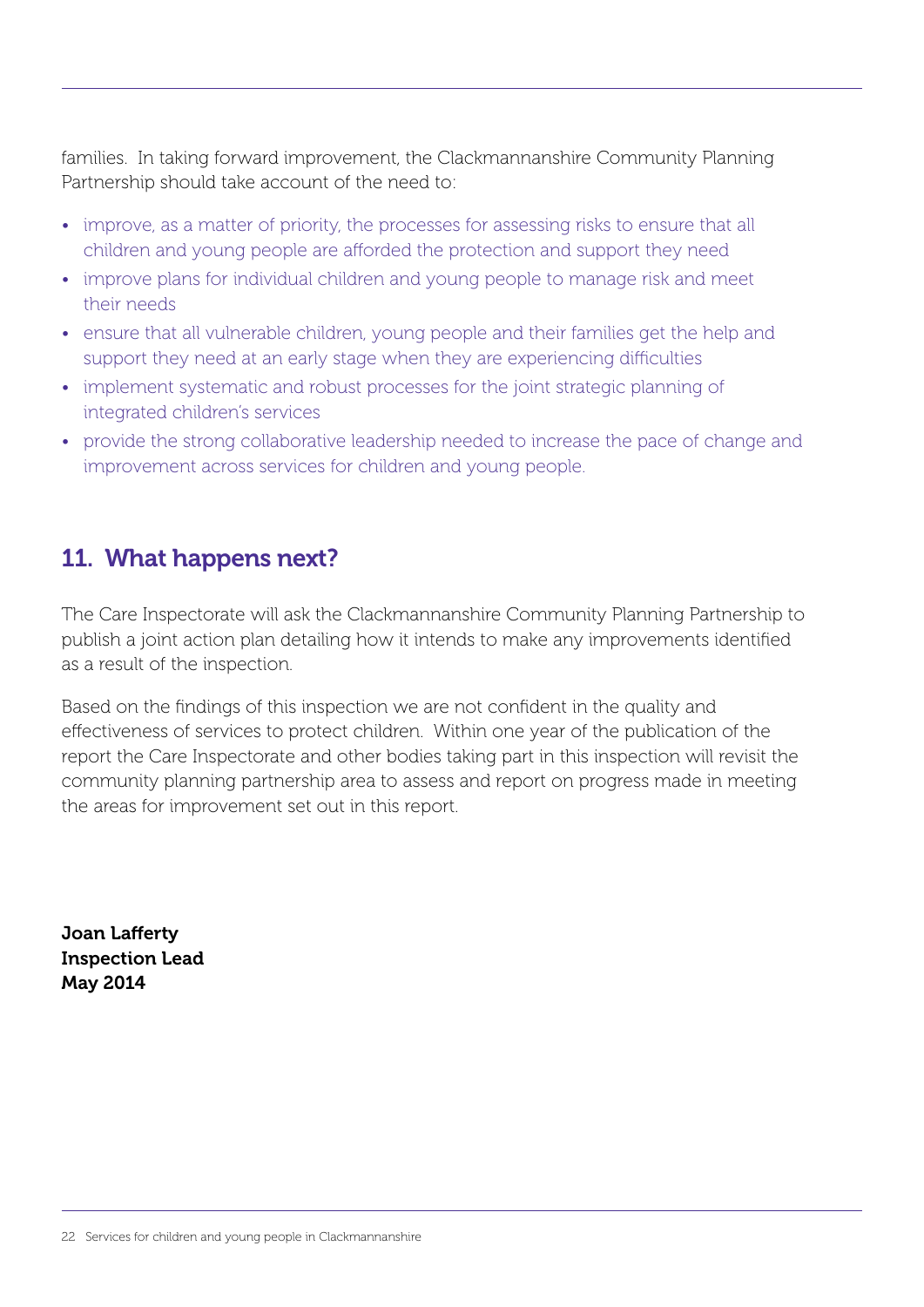## Appendix 1: Indicators of quality

Quality indicators help services and inspectors to judge what is good and what needs to be improved. In this inspection we used a draft framework of quality indicators that was published by the Care Inspectorate in October 2012: 'How well are we improving the lives of children, young people and families? A guide to evaluating services for children and young people using quality indicators'. This document is available on the Care Inspectorate website.

Here are the evaluations for nine of the quality indictors.

| How well are the lives of children and young people improving?           |                 |  |  |  |
|--------------------------------------------------------------------------|-----------------|--|--|--|
| Providing help and support at an early stage                             | Good            |  |  |  |
| Impact on children and young people                                      | Good            |  |  |  |
| Impact on families                                                       | <b>Adequate</b> |  |  |  |
| How well are services working together to improve the lives of children, |                 |  |  |  |
| young people and families?                                               |                 |  |  |  |
| Planning and improving services                                          | <b>Adequate</b> |  |  |  |
| Participation of children, young people, families and other              | Good            |  |  |  |
| stakeholders                                                             |                 |  |  |  |
| Assessing and responding to risks and needs                              | <b>Weak</b>     |  |  |  |
| Planning for individual children                                         | <b>Adequate</b> |  |  |  |
| How good is the leadership and direction of services for children and    |                 |  |  |  |
| young people?                                                            |                 |  |  |  |
| Leadership of improvement and change                                     | <b>Adequate</b> |  |  |  |
| Improving the wellbeing of children and young people<br><b>Adequate</b>  |                 |  |  |  |

This report uses the following word scale to make clear the judgements made by inspectors.

| <b>Excellent</b> | outstanding, sector leading                         |
|------------------|-----------------------------------------------------|
| <b>Very good</b> | major strengths                                     |
| Good             | important strengths with some areas for improvement |
| <b>Adequate</b>  | strengths just outweigh weaknesses                  |
| <b>Weak</b>      | important weaknesses                                |
|                  | <b>Unsatisfactory</b> major weaknesses              |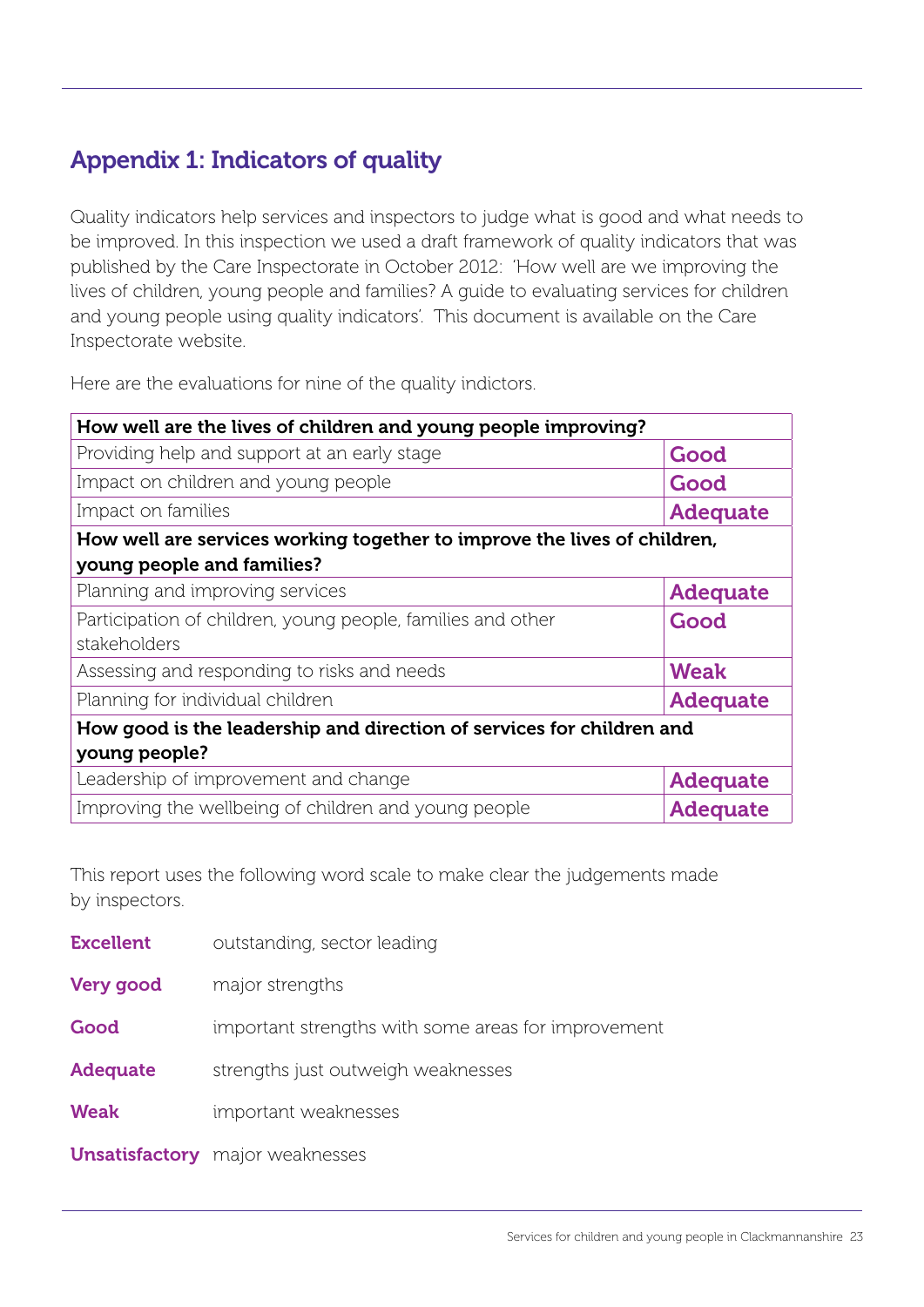To find out more about our inspections go to **www.careinspectorate.com** 

If you wish to comment about any of our inspections, contact us at enquiries@careinspectorate.com or alternatively you should write in the first instance to the Care Inspectorate, Compass House, 11 Riverside Drive, Dundee, DD1 4NY.

Our complaints procedure is available from our website **www.careinspectorate.com** or alternatively you can write to our Complaints Team, at the address above or by telephoning 0845 600 9527.

If you are not satisfied with the action we have taken at the end of our complaints procedure, you can raise your complaint with the Scottish Public Services Ombudsman (SPSO). The SPSO is fully independent and has powers to investigate complaints about Government departments and agencies. You should write to SPSO, Freepost EH641, Edinburgh EH3 0BR. You can also telephone 0800 377 7330, fax 0800 377 7331 or e-mail: ask@spso.org.uk More information about the Ombudsman's office can be obtained from the website at **www.spso.org.uk**